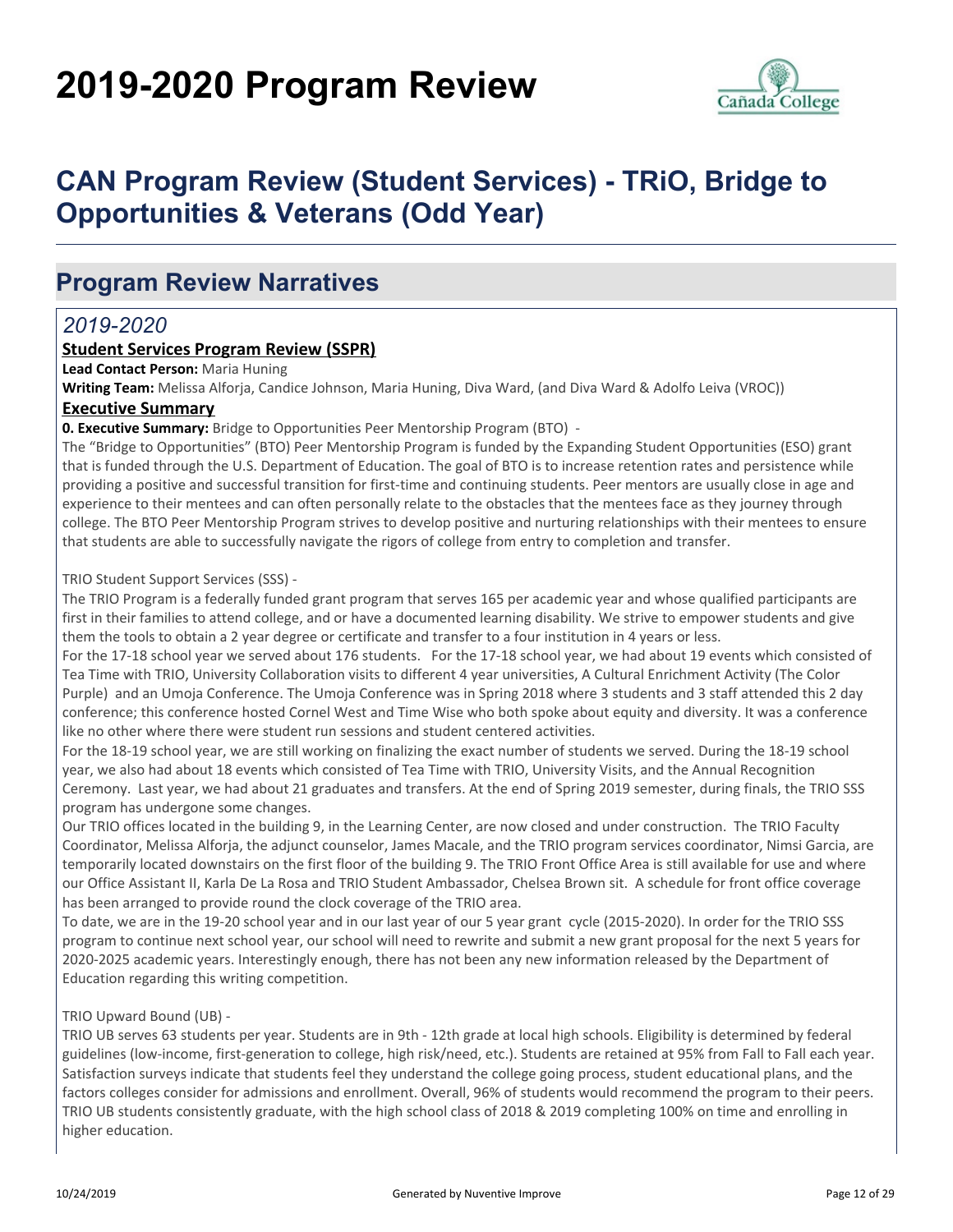#### Veterans' Resource and Opportunity Center (VROC) -

The Veterans Resource and Opportunity Center (VROC) at Cañada College is a welcoming place for veterans and their dependents. The VROC provides a space for veterans to build community and where camaraderie, diversity, inclusiveness, and peer support is practiced and advocated. The Center's space is used to share best practices for academic success and provide valuable information and resources for veterans seeking assistance. The Center also provides an "Eat and Greet" every Tuesday where pizza and beverages are available and veterans care connected with academic and veteran resources. There is a dedicated counselor (Nick Martin) and a dedicated registrar/admissions representative (Edith Flores) who work collaboratively with our SparkPoint Director (Adolfo Leiva) and the office of the Vice-President of Student Services (Dr. Manuel Perez, Debbie Joy) to deliver comprehensive support to our veterans and their dependents.

The main challenges include securing sustainable funding to 1) hire a full-time, permanent Program Services Coordinator to meet the growing needs of veterans and 2) maintain Vet Vouchers (food, books and supplies).

The action plan for VROC includes:

- 1. Hiring a full-time & permanent Program Services Coordinator
- 2. Increasing the number of veterans at Cañada and accessing VROC
- 3. Increasing the benefits available for veterans.

#### **Program Context**

**1. Mission:** Bridge to Opportunities Peer Mentorship Program (BTO) -

Bridge to Opportunities Peer Mentorship Program provides support to students throughout their college experience beginning with their transition into their first year in college up until their successful transfer into a 4-year university. The goal of program is to foster academic excellence through peer-to-peer support. Peer mentors support their student mentees by encouraging them to embrace college life and increase their knowledge about resources that will help them succeed. Our program offers three tiers of mentorship:

- Start Strong: Peer mentorship is provided to students transitioning into their first year at Cañada to build their academic toolkit for success.

- Stay Strong: As students continue with their college education, peer mentorship is provided to encourage students to persist with their education, motivate them to continue to excel academically in order to reach their transfer and graduation objective. - Finish Strong: Peer mentorship is provided to support students who are transfer-ready and assist them with the transfer process while maintaining academic excellence.

TRIO Student Support Services (SSS) -

#### TRIO SSS Mission

The mission of the Cañada College TRIO SSS Program is to provide educational support services to traditionally underrepresented students who are first generation, low-income and/or disabled. The focus of the program is to assist students as they work toward obtaining an associate degree and/or transfer to a four-year college/university. In a welcoming environment, the program offers participants a variety of support services such as academic, career and personal counseling, tutoring, financial aid advising, college visits, and educational, social and cultural enrichment activities. TRIO SSS Vision

The vision of TRIO is to serve as a resource for students to arm themselves with the educational and social justice perspectives to learn how to navigate and achieve their educational pursuits in higher education.

#### TRIO Upward Bound (UB) -

It is the mission of Cañada College to ensure that students from diverse backgrounds to achieve their educational goals by providing quality instruction in transfer and general education courses, professional/technical programs, basic skills and activities that foster students' personal development and academic success. Cañada College accepts responsibility for serving the community's diverse needs for lifelong enrichment and highly values close teacher-to-student teaching and learning relationships, support services and a co-curricular environment that contributes to personal growth and success for students. TRIO UB provides educational services to historically underrepresented college bound high school students in order to help them succeed in their precollege performance and increase the rate at which participants enroll and graduate from institutions of postsecondary education. Through the values of Education, Diversity, and Community, we aim to transform communities and families one degree at a time.

Veterans' Resource and Opportunity Center (VROC) - VROC is committed to supporting veterans and their dependents' needs while in attendance at Cañada College and beyond.

VROC's mission statement is to provide a welcoming environment for veterans to complete their academic and personal goals.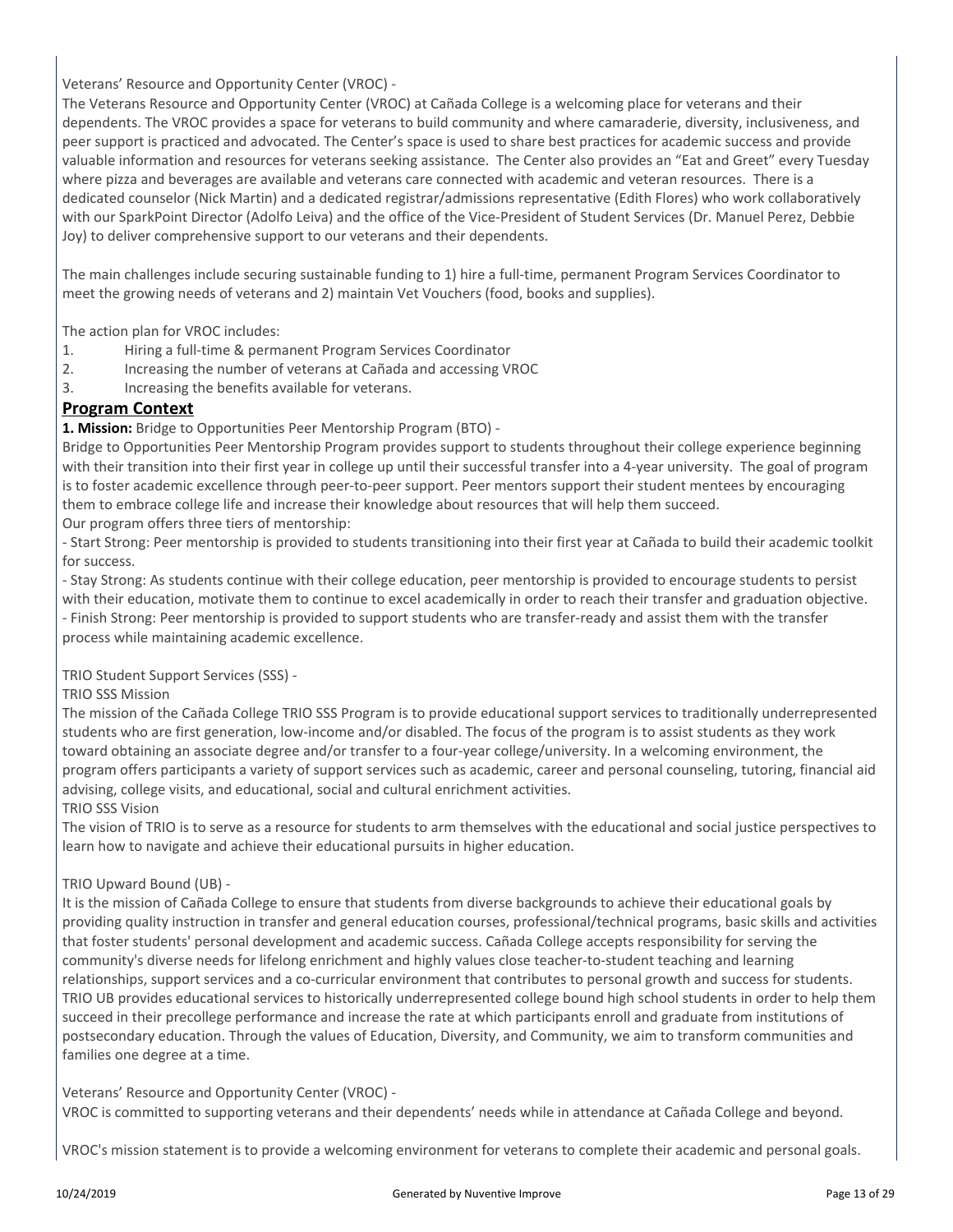VROCs' vision is to provide veterans, of all eras with personalized service and encouragement by building connections to admissions & records, counseling services, financial-aid, academic support services, fellow veterans, and veteran related agencies and organizations.

VROC's mission statement aligns with the college's mission statement in that VROC supports a learning centered environment that ensures that all veterans and their dependents have equitable opportunities to achieve their transfer, career education and lifelong learning educational goals.

#### **2. Program Description:** Bridge to Opportunities Peer Mentorship Program (BTO) -

Bridge to Opportunities Peer Mentorship Program is designed to support students in all aspects of their educational endeavors. Mentees will receive support and services from mentors and student leaders on campus, faculty and staff, as well as participate in campus events and organizations that will aid in enriching their overall college experience. Services we provide to mentees:

- Receive one-on-one peer support
- Learn about various resources on campus
- Stay informed on important college deadlines
- Help with how to develop college success strategies
- Become more knowledgeable of financial aid services
- Opportunities to go on college tours

#### TRIO Student Support Services (SSS) -

Empowering minds, Inspiring Resilience, Rooted in Diversity Who We Are

TRIO Student Support Services (SSS) is one of eight Federal TRIO programs designed to provide academic, social and personal support for students, to assist them in navigating the community college system, and to motivate them towards a successful completion of their Associate's Degree and transfer requirements.

Program Benefits

Our program offers assistance in study skills, tutoring services, academic counseling, mentorship, career guidance, enrichment workshops, transfer tours, assistance in securing admission and financial aid, and the overall support of the entire staff. Who We Serve

You are eligible to apply for TRIO if you are a U.S. citizen or permanent resident AND ONE of the following:

- · Low-Income
- · First Generation College Student
- · Physically/Learning Disabled

#### TRIO Upward Bound (UB) -

TRIO UB is a federally funded pre-college program designed to assist low-income and first generation students prepare for college. In partnership with Sequoia High School, our program serves 63 high school students from the communities of East Palo Alto and North Fair Oaks.

The TRIO UB Program operates year round. The school year consists of monthly Saturday workshops at Cañada College and weekly tutoring. In addition, other services are offered to support the students, such as academic and career advising, support in concurrent enrollment and middle college applications, mentorship, and college visits . During the summer, Upward Bound students participate in a six-week program offering academic courses, college and career workshops, field trips and cultural activities. All classes are taught on the Cañada College campus and address their needs to become better prepared students.

Veterans' Resource and Opportunity Center (VROC) -

The Veterans Resource and Opportunity Center (VROC) at Cañada College is a welcoming place for veterans and their dependents. The VROC provides a space for veterans to build community and where camaraderie, diversity, inclusiveness, and peer support is practiced and advocated. The Center's space is used to share best practices for academic success and provide valuable information and resources for veterans seeking assistance.

The Veterans Resource and Opportunity Center (VROC) is committed to the task of supporting veteran needs while in attendance at Cañada College and beyond. V-ROCs' vision is to provide veterans, of all eras with personalized service and encouragement by building connections to admissions & records, counseling services, financial-aid, academic support services, fellow veterans, and veteran related agencies and organizations.

SERVICES AVAILABLE: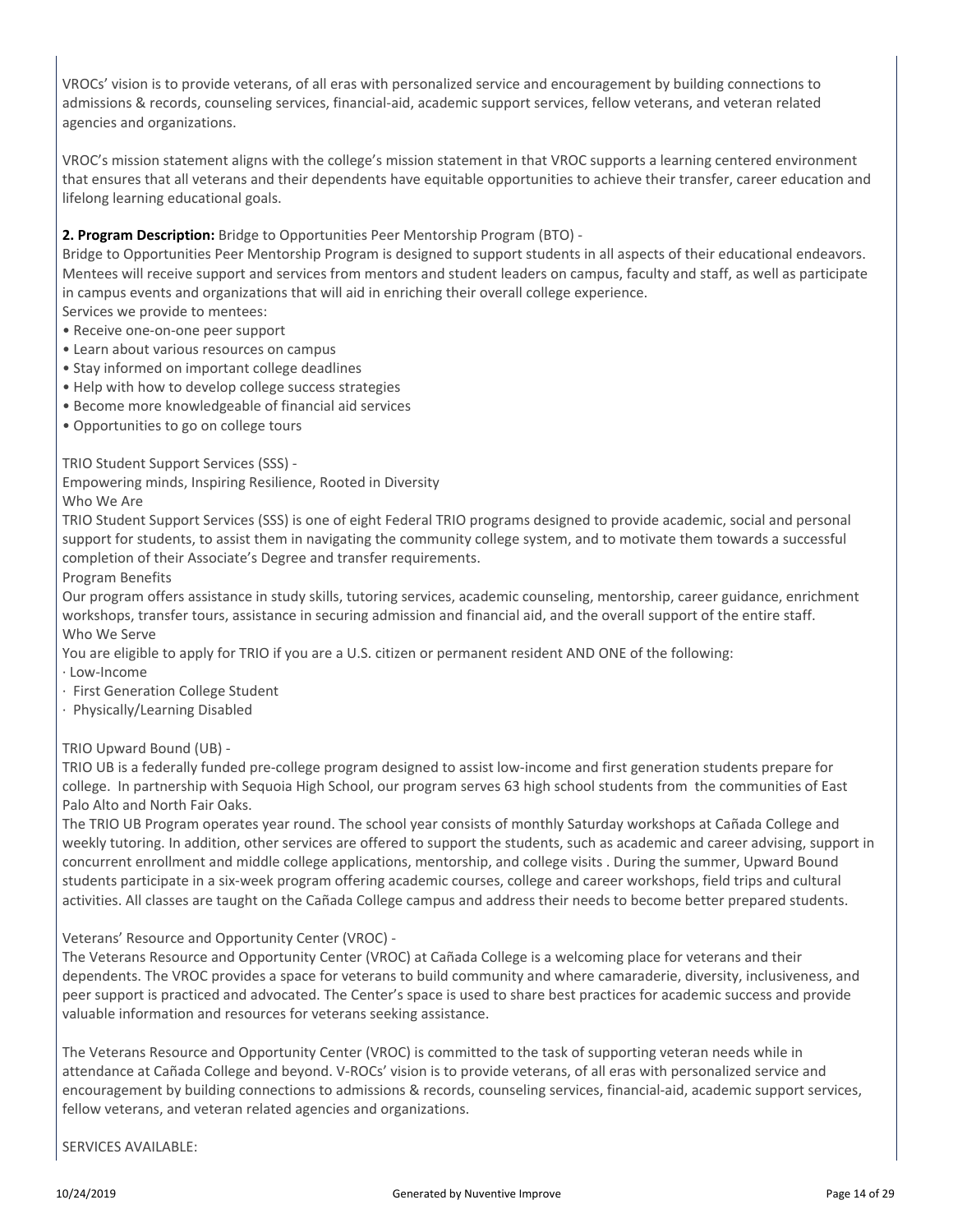- · Admissions assistance
- · Veteran Benefit Assistance (Educational/Vocational, Medical, Psycho-social)
- · Quiet study space
- · Free printing
- · Dedicated academic counseling for veterans
- · Placement testing
- · Financial aid/scholarship/Work-study
- · Access to the Cañada College Food Pantry
- · financial incentives for financial education
- · Vet Vouchers for books, transportation, and food
- · Mentorship
- · Dedicated water dispenser for veterans

#### EDUCATION/SOCIAL EVENTS:

- · VROC sponsored Eat & Greet Luncheon (currently held noon-1pm, every Tuesday)
- · Vet Center/VA informational seminars
- · College Community Involvement
- · Veterans Day Community Observance
- · Integrated activities with Associated Students of Cañada College (ASCC)
- **3. Community & Labor Needs:** Bridge to Opportunities Peer Mentorship Program (BTO) -

Bridge to Opportunities now supports three different student levels to better suit the changing student dynamic ensuring that all students are accommodated. This not only allows the program to grow with students as their needs on campus change, but also allows BTO to help students coming into the program at different levels.

· Start Strong: Peer mentorship is provided to students transitioning into their first year at Cañada to build their academic toolkit for success.

· Stay Strong: As students continue with their college education, peer mentorship is provided to encourage students to persist with their education, motivate them to continue to excel academically in order to reach their transfer and graduation objective. · Finish Strong: Peer mentorship is provided to support students who are transfer-ready and assist them with the transfer process while maintaining academic excellence.

#### TRIO Student Support Services (SSS) -

Changes in the community such as the high cost of living in the bay area has affected the overall enrollment at our 3 sister college campus for the last 3 years in a row. Although it appears as if our community is continuing to grow with the construction boom of new houses and apartments being built in many cities around the bay area; these new homes are in fact driving out many local residents who are not in tech or who cannot afford the ever increasing cost of bay area homes which can range from \$850,000 and up.

More and more students are finding that they have to contribute more financially to their family expenses.. They also have to pay the increasing cost of books, tuition and at times not having enough to eat. I am meeting more and more students who do not have their basic life needs met, such as having enough food on the table, forcing many of our full time students to drop classes and work full time to assist their families with the high cost of living. More often, many of our local area residents are moving out of the area to more affordable areas or even out of state schools.

Thankfully, we have SparkPoint to which we closely refer our students to their array of services such as financial literacy workshops and one-on-one financial coaching to the food pantry services. It is also nice that the Sparkpoint Financial Coach, is now located right next to the TRIO Front office, making it a smooth transition to give warm handoffs.

#### TRIO Upward Bound (UB) -

TRIO UB partners with local youth serving community agencies to bring 21st century skills to the TRIO population. We have offered workshops and classes during the summer based on students' needs and interests. In TRIO UB, we are striving to have our students be college, career, and life ready. They all have opportunities to apply for internships or attend activities that increase their awareness of careers and necessary preparation for those careers. In addition, we share information about social resources available in the community for families including information about financial literacy, SparkPoint, and other safety net programs.

Veterans' Resource and Opportunity Center (V-ROC) -

VROC has done a lot of work in reaching out to the community to seek out support services for veterans and their dependents. Examples of the partnerships that VROC has established include:

- o San Mateo County Veteran Services Office
- o the Veterans Resource Center of America
- o College of San Mateo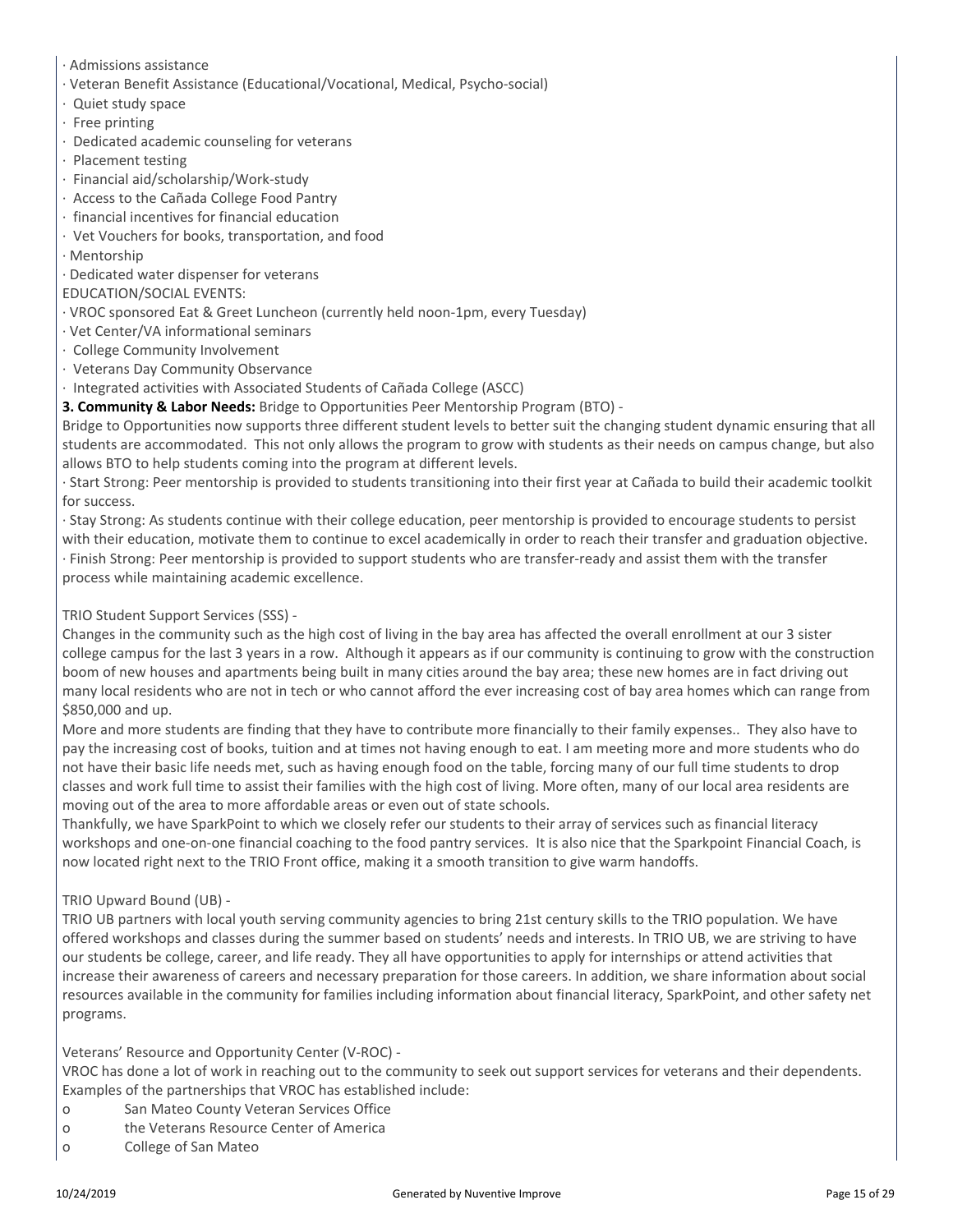#### o Skyline College

The center also invites representatives from the Veteran Services Office in San Mateo County, and the VA onto campus on a monthly or bi-monthly basis (depending on their availability).

In partnership with SparkPoint, VROC has also entered into a partnership with the SAGA Foundation to expand financial literacy services for veterans and their dependents that go above and beyond what the College offers. The SAGA Foundation is a philanthropic group that assists nonprofits to work smarter, reach further, and have lasting impact. In 2018, SparkPoint received \$50,000 from the SAGA Foundation to expand financial literacy services for veterans and build new community partnerships designed to ease veterans' transition back into the civilian life and through their educational journey.

#### **4. Equity & Access:** Bridge to Opportunities Peer Mentorship Program (BTO) -

HSI and Title V Programs are funded and implemented with the intent to ensure both equity and access for traditionally underrepresented and underprepared students entering college and attending college. The BTO Peer Mentor Program ensures that every student participant has access to all of the available resources within the program as well as provides information about other community based and college programs.

#### TRIO Student Support Services (SSS) -

As a federally funded program like Upward Bound, students are chosen to participate in the program based on federal eligibility guidelines. Students who are not eligible are provided with information on the services they are eligible for and are given a warm hand off to programs such as Sparkpoint, Dreamers Center, BTO, Promise, STEM and ESO Adelante, etc. Since TRIO is centrally located in the Learning Center, TRIO tries their best not to turn away any student in need but to provide them with timely referrals and other resources.

#### TRIO Upward Bound (UB) -

As a Federally funded program, students are chosen to participate in the program based on federal eligibility guidelines. Students who are not eligible are provided with information on the services they are eligible for in the local community. TRIO UB partners with Sequoia High School counselors to provide information about the services the program offers at feeder middle schools and high schools.

TRIO UB staff works with students, families, and counselors to maintain Individualized Education Program accommodations for students with high risk and education needs. Additional services are offered to students on a case by case basis based on their particular needs which is indicated in the initial interview, survey, and one-on-one meetings. Due to student needs, additional services are offered at different locations and in different modalities in order to meet their needs.

#### Veterans' Resource and Opportunity Center (VROC) -

V-ROC at Cañada College provides equitable and open access to all veterans and their dependents regardless of their homeschool, current status or academic/personal goals. VROC also provides faculty and staff with professional development and resources relating to supporting veterans.

VROC addresses the 2017-2019 Equity Goals of increasing access, persistence and completion rates and is easily accessible and available as it is located in the Learning Center.

VROC staff also meet the SMCCD District-wide guidelines for diversity and equity. VROC staff demonstrate cultural competency, sensitivity to and understanding of diverse academic, socioeconomic, cultural, disability, gender identity, sexual orientation, and ethnic backgrounds of community college students, faculty and staff.

#### **Looking Back**

**4. Major Accomplishments:** Bridge to Opportunities Peer Mentorship Program (BTO) -

· Hired Program Services Coordinator in summer 2018 after 6 months without a coordinator.

· Successfully co-coordinated the inaugural COLTS-CON, a summer enrichment program combining COLTS Academy I (new students), COLTS Academy II (continuing students), and STEM Explorers (STEM-interested students).

· Collaborated with Learning Center and tutoring to offer campus technology support to students studying in the Learning Center.

· Supported students in need of information through "Personal Statement Writing" sessions

· Implemented Collaboration in Action training for campus student leaders to ensure a streamlined approach to common position aspects, such as customer service.

TRIO Student Support Services (SSS) -

For the 2017-2018 school year, TRIO met all our objectives and met all of our eligibility requirements Standard Objective(s):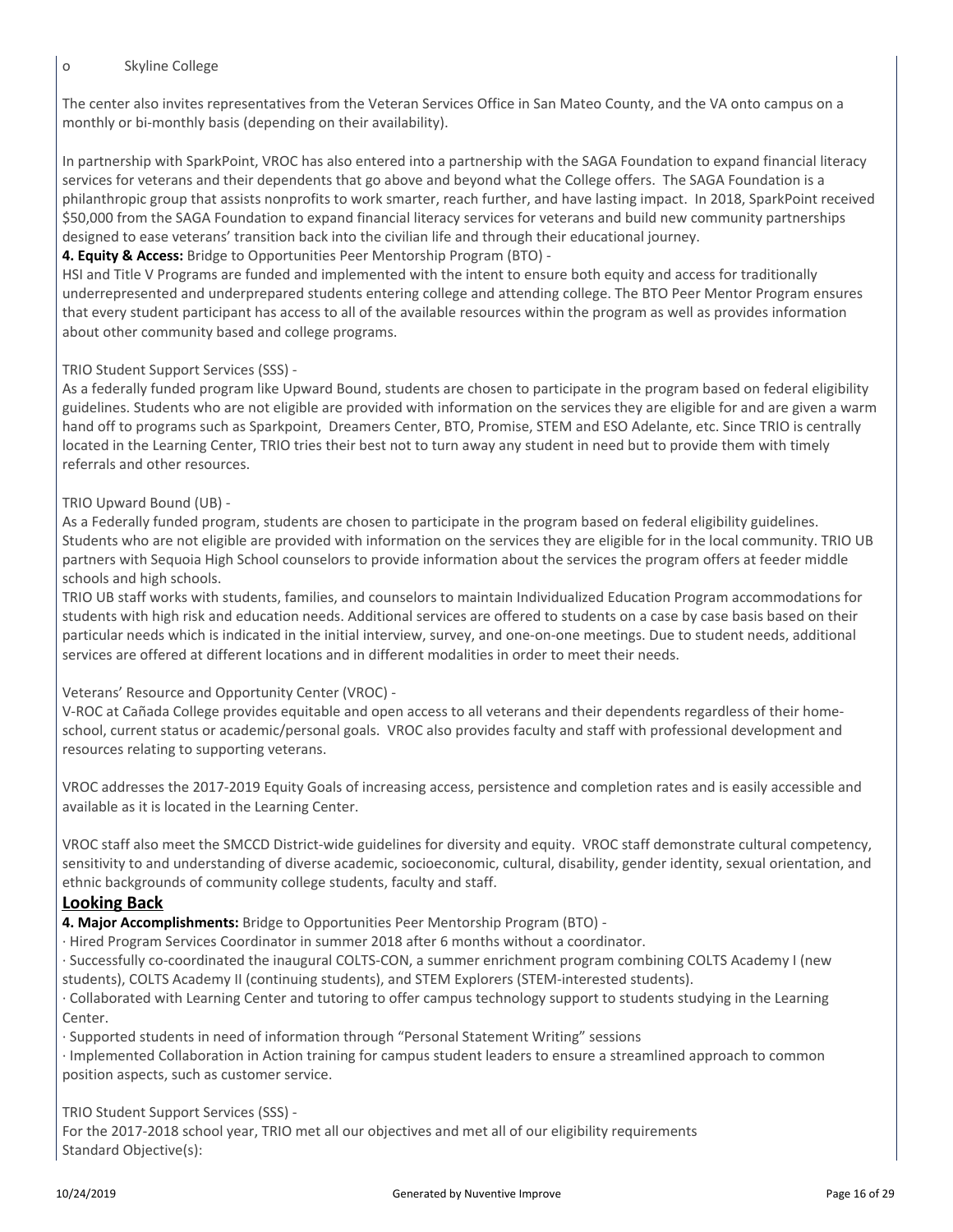A. 2017-18 Persistence Rate: 80% of all participants served by the SSS project will persist from one academic year to the beginning of the next academic year or graduate/receive a certificate and/or transfer from a 2-year to a 4-year institution during the academic year.

B. 2017-18 Good Academic Standing Rate: 85% of all enrolled participants served by the SSS project will meet the performance level required to stay in good academic standing at the grantee institution. C. Graduation and Transfer Rates (2-year institutions only):

C.1 20% of 2014-15 new participants served will graduate with an associate's degree or certificate within four (4) years C.2 20% of 2014-15 new participants served will transfer from a 2-year to a 4-year institution with an associate's degree or certificate within four (4) years.

TRIO SSS for the 17-18 year also exceeded our eligibility status as seen in this table below:

For 18-19 year, we will include this data as soon as we submit our Annual Performance Review. The instructions nor the deadline has been released as of yet, but it usually due around January/February or March.

TRIO Upward Bound (UB) -

Some of our major accomplishments include positive parent engagement and the number of students graduating from high school and entering post-secondary education, 100% of the class of 2018 and 2019 attended college after high school graduation. In addition, many of our students attend four year institutions after high school graduation, 83% of the class of 2018 and 70% of the class of 2019 attended a four year college directly after graduation from high school. All students completed the FAFSA and received information about financial aid and scholarships.

· 100% UB Senior class of 2018 participants graduated from high school and attended postsecondary education in the Fall of 2018.

· 50% enrolled into California State Universities.

· 25% enrolled into UC's.

· 17% enrolled into Community College (including Cañada College and College of San Mateo).

· 8% enrolled into private universities.

· Retention Rate in from fall to fall was 95%.

Survey 1: Academic Year Satisfaction Survey

Quantitative and qualitative data was collected April of 2019 to measure student experiences and satisfaction in the Upward Bound Academic Year program. Major Findings of the April 2019 survey:

 85% of students reported "agree" or "strongly agree" that through their participation in UB they understand the A-G requirements. When asked to identify the A-G requirements, only 13% were unable to clearly identify the A-G requirements. In addition, 70% of students reported "strongly agree" or "agree" that through their participation in UB they understand extracurricular factors colleges consider for admissions and enrollment. Additionally 83% of students correctly identified extracurricular factors including: IB courses/tests, volunteer work, and participation in clubs or advisory committees.

Moreover, 64% of students reported "strongly agree" or "agree" that they're are taking action in their community to create positive change due to their participation in UB. Through their participation in UB, UB students reported being motivated to participate in organizations and events that include: Project Read Redwood City, North Fair Oaks, Boys and Girls Club, Habitat for Humanity, OYE Conference Committee, Red Morton Holiday Wrapping Party, Cañada College's Reading Circle, Sequoia High School Teen Advisory Board, Sequoia High School Dreamer's Club, International Institute of the Bay, BUILD, SPCA, Familias Unidas, and various Beach Clean Ups.

On the other hand, when asked "What specifically about Upward Bound has helped you?" additional services were identified including mentoring and the support they received from UB students and staff.

Last but not least, when asked what, if anything, would students change about their experience in UB, 69%% of students reported, "I wouldn't change anything, I like the way it is." While 17% of students reported that they would like to see "more food" and "better snacks" offered during tutoring.

Reflection on Data -

While 85% of students reported that they understood the A-G requirements, 13% of students were unable to identify the A-G requirements. This may be due to the clarity or confusion of the question. We will review the phrasing and modify accordingly. Upon reflection on our data, we realized that students are not seeing the activities they are taking part in as making them "college material." This may be related to humbleness or not recognizing their own initiative.

UB staff noticed that this is lower than previous reports. It might have something to do with not seeing their actions make an immediate impact or change. However, we are working with our Scholars Advisory Team to develop leadership skills in all our students through peer mentorship and dissemination.

Saturday College, tutoring, and volunteer opportunities are highly utilized during the academic year. In addition, students reported the significance of mentoring and peer/staff support UB provides.

Generally, UB students reported being content with their experience and wouldn't change anything about it. Previously, Sequoia High School provided food for students who stayed after school. However, they lost that grant and we are now having to provide snacks without the budget allocation for this.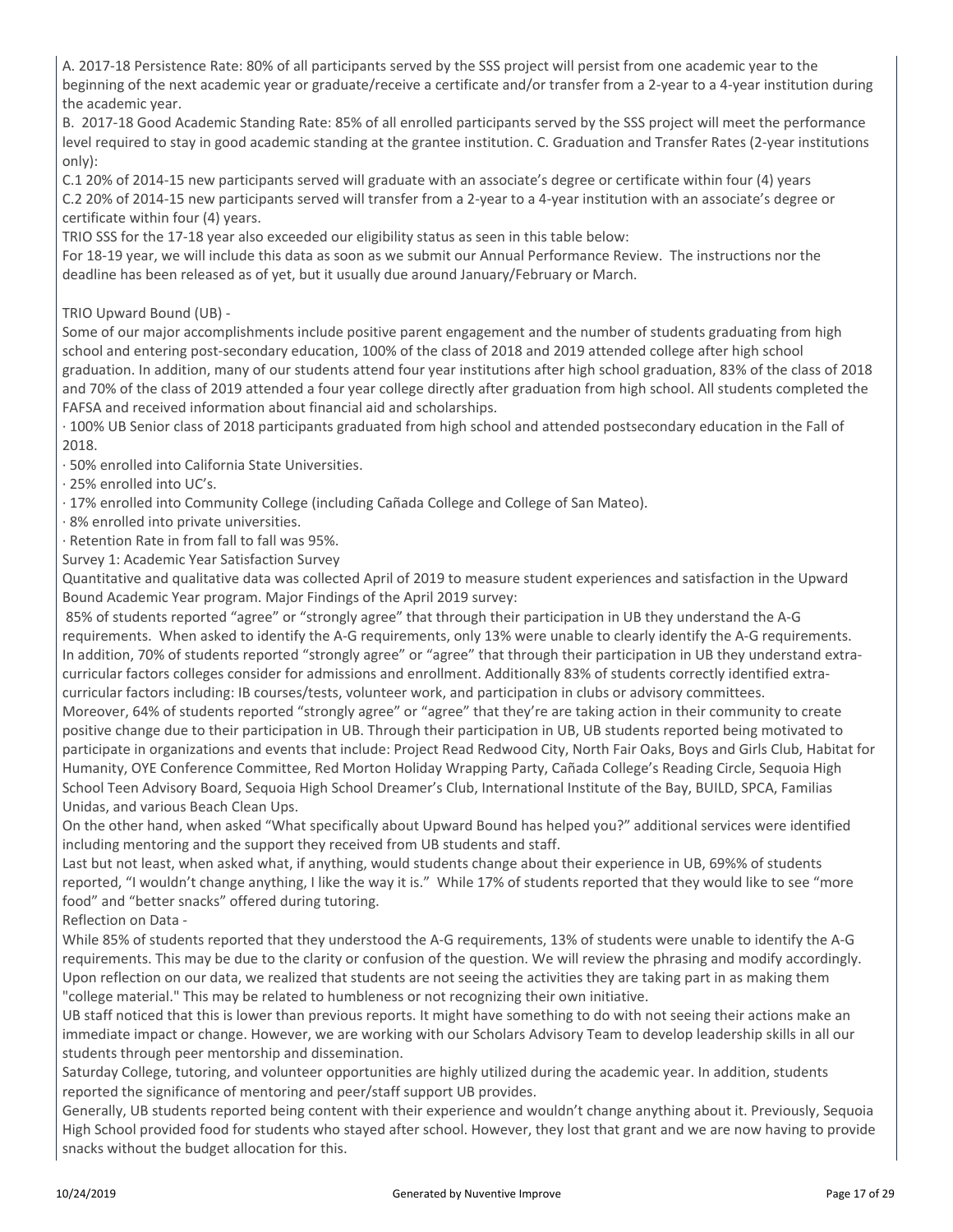Survey 2: Upward Bound summer reflections

Qualitative data was collected July 2019 to measure student experiences and satisfaction in the Upward Bound summer program. Major Findings of the July 2019 survey:

In general, UB summer participants reported being satisfied with their classes which included: SAT Math, Algebra I, College Preparatory (3 sections were offered), Writing (2 sections were offered), Biology, Human Biology, and Expository Reading and Writing.

UB summer participants also reported being satisfied with the electives which included: Anthropology, Criminal Justice, and Latin American Film.

When asked, "What did you enjoy about the program and why?" 37% students reported, "Making new friends" and "meeting new students and teachers."

When asked, "What could the staff do to improve the program?" 44% students reported similar responses to "Nothing, the staff is doing great."

When asked, "What qualities did you like in this year's UB staff? What is something for us to look in future staff?" 93% of students reported similar responses to, "They connected and related to us which made it easier for us to talk to them." 96% of students reported that they would recommend the summer program to other students in their community because, "it's fun and helpful" and "the staff is great and they teach very well.

Reflection on Data -

The staff that was recruited and hired proved to be resourceful and relatable with our student participants. UB summer participants reported being satisfied with their courses and teachers.

Continue to hire and recruit teachers/ staff who enjoy working with youth and understand the challenges historically underrepresented communities face.

Veterans' Resource and Opportunity Center (V-ROC) -

VROC has hired a 1.0FTE short-term PSC. This 11-year Navy veteran has worked at CSM's VROC and so he is familiar with veteran needs and how to address them in order to increase veterans' retention rates.

V-ROC is also very proud to be the only college in the district to have consistently provided a range of vouchers (book, meal and parking permits). VROC has also seen an increase in usage of the center in the past three years since the "meet and greets" were started. More and more veterans and their dependents are utilizing VROC are coming from CSM and Skyline. Integration and synergy with other programs, like STEM, BTO DRC, PCC and SparkPoint are also key in student veterans' success. There collaborations have now proven successful in increasing student retention and success.

Partnerships:

Examples of the partnerships that VROC has established include:

- o San Mateo County Veteran Services Office
- o the Veterans Resource Center of America
- o College of San Mateo
- o Skyline College

 These partnerships have helped to initiate collaborative projects such as countywide resource fairs that strengthen working relationships with other community organizations and college. Partnership building allows for the sharing of best practices, processes, and strategies to support increased understanding of the unique needs of our military affiliated student population. There has also been an effort to provide readjustment counseling and services to veterans who were in combat.

Some of the programs and activities that have happened as a result of our partnerships include a Veteran's Day Reveille Ceremony, a day to celebrate veterans and Veteran's Showcase with BTO.

Another important accomplishment for V-ROC has been its partnership with SparkPoint through which VROC received a oneyear \$50,000 grant from the SAGA Foundation to expand financial literacy services for veterans and their dependents. **5. Impact of Resource Applications:** Bridge to Opportunities Peer Mentorship Program (BTO) - BTO did not make a resource request for the 2019-2020 school year.

TRIO Student Support Services (SSS) -

Because we are in a shared space within the Learning Center itself, this poses challenges for students to build their own TRIO community within the Learning Center. Space is political on majority of campuses but it would be nice if all of student services had our own building, and a few shared community spaces where students can study, work on projects and/or use this a flex space for study groups and workshops. I imagine more students would feel inclined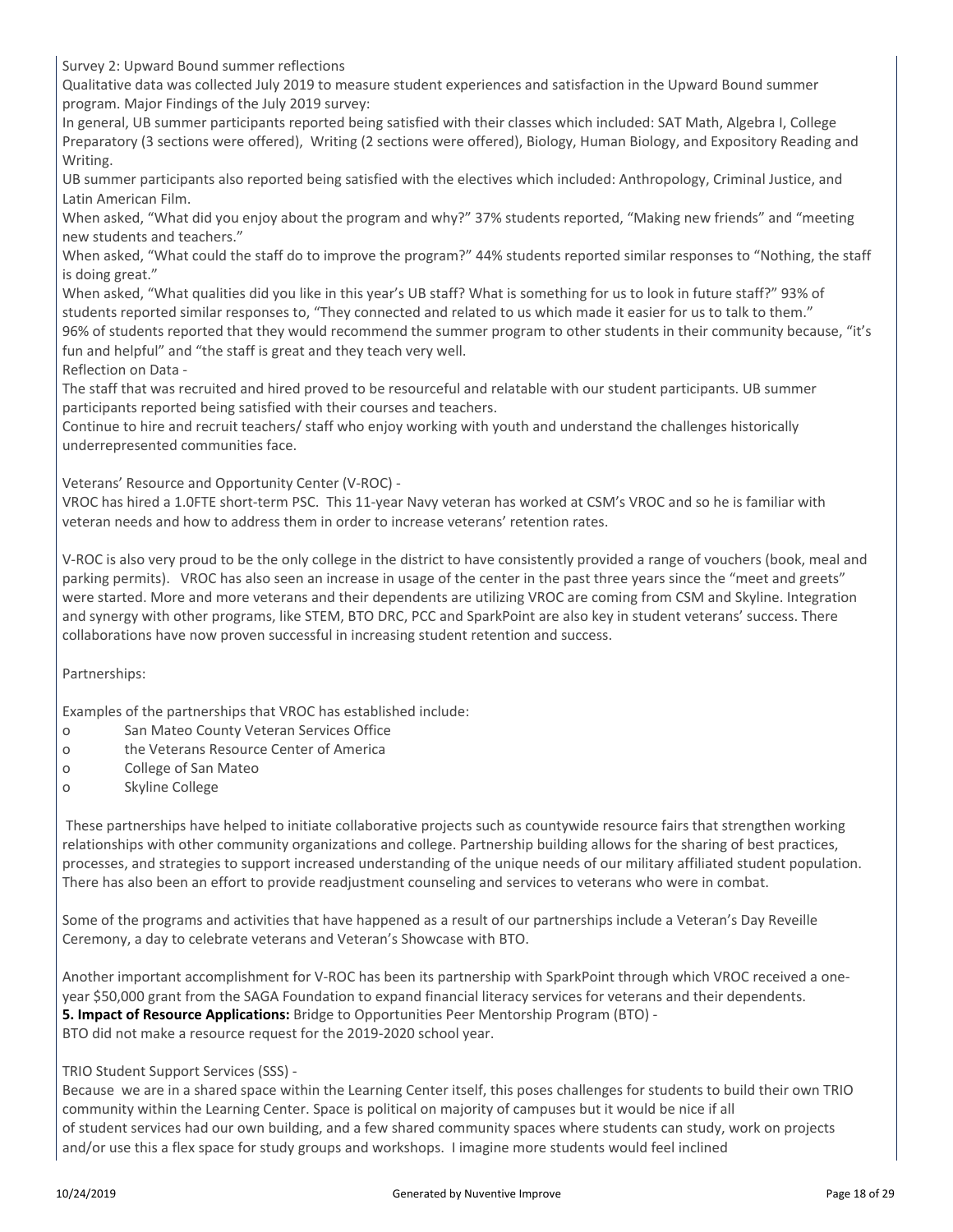to stay and study if such a space was made available for them. At CSM, there is this shared space of combined programs such PUENTE, EOPS, SPARKPOINT, DREAMERS etc. where students can gather and study together. The current state of construction in building 9 has made it harder to conduct business as usual with even more limited space but we understand that these repairs are needed and necessary.

TRIO Upward Bound (UB) -

N/A no additional resources were received since the last program review.

#### Veterans' Resource and Opportunity Center (V-ROC) -

One upgrade that has tremendously impacted veterans and their dependents is the addition of a 1.0FTE Program Services Coordinator (PSC). Originally VROC had a 0.20FTE PSC that was increased to 0.48FTE and last year, thanks to the \$50,000 SAGA Foundation grant, was increased to a 1.00FTE PSC. Although still a short-term position, this PSC now enables the Center to increase the amount of veteran focused activities and services available.

Funding is also a major resource needed to secure the program's success or failure. Adequate funding for VROC participants is needed to continue the availability for resources for veterans and their dependents such as Vet Vouchers for books, food, parking permits and transportation. There is no guarantee that the SAGA Foundation Grant will be expanded so V-ROC will use this time period to better assess the needs of our veterans on campus and identify resources to serve them.

Surveys of our veteran student population have indicated that Vet Vouchers, academic counseling and connections to veterans' services are a necessary part of veterans' success and as such, finding ways to continue offering these services is crucial. Providing the tools and resources to student veterans eases the burden of books, supplies, and transportation costs, which inturn, increase veterans' retention since they relieve financial burden. Additionally, the availability of up to date computers and printers, dedicated study space for veterans and additional amenities like a microwave, water dispenser and refrigerator prove to be valuable assets for uplifting veterans' quality of life and experience on campus.

#### **Current State of the Program**

**6A. State of the Program - Observation:** Bridge to Opportunities Peer Mentorship Program (BTO) -

The BTO program is existing in a sixth extension year for 2019-2020. Due to other funding needs of the ESO grant, BTO can only fund three (3) Peer Mentors in this last year. In our final year, we will focus on leadership skills development for the Peer Mentors as well as creating a peer mentorship program best practices manual for the college.

#### TRIO Student Support Services (SSS) -

The TRIO SSS grants ends in 2020 so we are hopeful amidst the interesting political climate that TRIO SSS will be along for many more years to come. As UB mentioned, we as a federal program are up for the challenge of successfully meeting our program objectives despite having less resources. Our continued collaborations with programs across our campus is also what keeps TRIO relevant to our students. TRIO's vested interest in partnering with new programs and using creative ways to increase retention is part of what appeals to our students While we may not have as many incentives to offer students like other programs, our efforts to connect and stay connected to our students is what appeals to them most.

#### TRIO Upward Bound (UB) -

The TRIO UB program is currently in our 3 year of a 5 year grant. It is running smoothly and efficiently due to consistent staffing and program development. Therefore, staff are able to meet the needs of students and implement changes that best suit the changing needs of students.

TRIO UB's greatest strengths are the students. The students are able to consistently do well in classes, maintain impressive GPAs, and participate in sports, service, as well as advocacy in their communities. Several of our students were able to get prestigious scholarships from organizations like the Sequoia Awards, Bay Area Gardeners Scholarship Foundation, and Silicon Valley Community Foundation. Additionally, several students received internships from local companies such as Facebook, Google, and the office of 4th District Supervisor Warren Slocum.

#### Veterans' Resource and Opportunity Center (V-ROC) -

The Veteran's Resource and Opportunity Center (V-ROC) is steadily establishing itself as a space for accepting, informing and supporting Veteran Students and their dependents. The V-ROC space is accessible and welcoming and has many of the amenities needed for veterans to feel at home, study and have access to needed resources. V-ROC is located in the Learning Center on campus which provides veterans with almost immediate access to tutors, computer labs, study rooms, peer mentors, test proctoring and academic support resources such as text books and calculators.

Current VROC statistics as of October 10, 2019 are:

o 138 - Total military affiliated and veteran students receiving services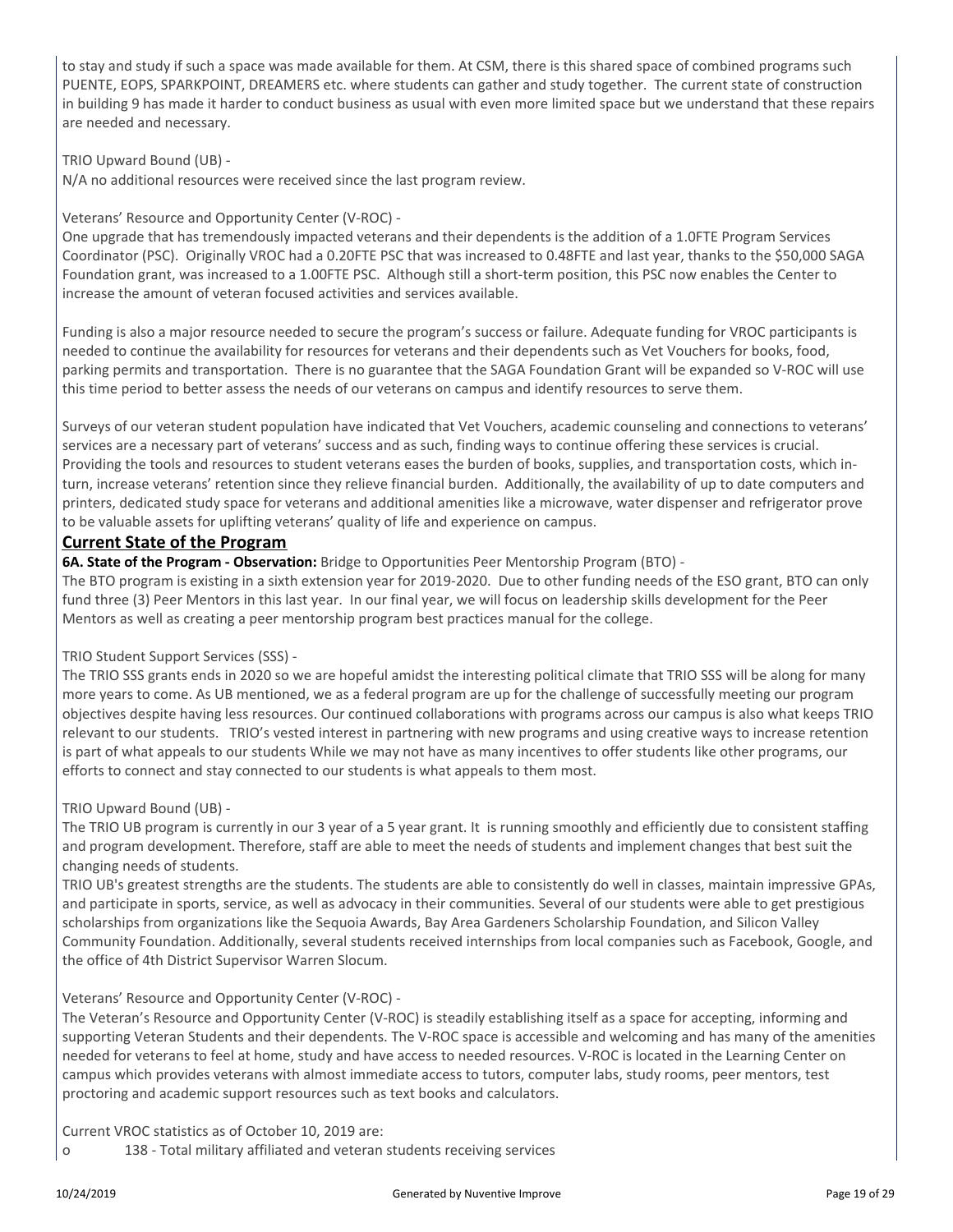- o 78 Total certified veterans at Cañada College
- o 49 (47%) taking classes in person and 68 (65%) taking online classes

Of pressing importance is the need to secure sustainable funding to hire a full-time, permanent VROC Program Services Coordinator to support our veteran student population. With the high cost of living and the low unemployment rate in the Bay Area, it is difficult to maintain a short-term, temporary, non-benefited employee as this position is training and preparing them for a future permanent, benefited position at another institution. Additionally, we may not be able to hire the short-term indefinitely, as the District is beginning to impose limits on the number of semesters that a short-term can be hired. It should also be noted that it takes 2-4 months to onboard new employees.

VROC at Cañada College is also planning on hiring a student assistant to support V-ROC programs and services as well as serve as a representative on student government representing Veteran interests.

VROC is currently working with Skyline and CSM's VROCS to align services and improve how each Center meets both veterans using VA educational benefits, as well as, all military affiliated students including active duty, dependents, and veterans of all eras.

There has also been an increase in the number of military-affiliated students attending Cañada since the addition of the new "Vet Voucher" program that is available as a result of a partnership with the ACES Committee and the SAGA Grant. One of the challenges currently facing VROC at Cañada College is maintaining the consistency and availability of funding needed to continue the available resources for veteran students. The Vet Voucher program helps to offset the drastic difference in Basic Allowance for Housing (BAH) that veterans receive at Cañada College compared to the BAH received at Skyline College and the CSM (currently about \$300 per month). It also provides financial assistance to students who may not be eligible for or able to use VA educational benefits.

Additional services and partnerships are also being established to increase support for Veteran students. One of the focus areas that V-ROC will be promoting this academic year after a coordinator is hired is to develop an information plan to inform and prepare faculty, staff and administrators about how to best support our Veteran students through our growing partnerships with community programs and entities aimed at supporting local military affiliated students, Veterans and their families both inside and outside of the classroom. Another improvement will be to embed SparkPoint financial education into V-ROC. By incentivizing veterans to do positive financial behaviors, connecting them to healthy and nutritious food and accessing free legal assistance, veterans will be better equipped in their transition from the military back into civilian life.

As of October, 2019, VROC reports to SparkPoint. This will increase financial education and literacy efforts for veterans. **6B. State of the Program - Evaluation:** Bridge to Opportunities Peer Mentorship Program (BTO) -

- Outreach to local adult schools to engage students with mentorship prior to enrolling at Cañada.
- Purchase of an official mentoring uniform or vest that can be used by students to easily and consistently identify Peer Mentors.
- Improve technology for the Peer Mentors that can be used to support their students such as a high capacity printer, surface tablets that mentors can use to work with students

#### TRIO Student Support Services (SSS) -

With perhaps the level funding that TRIO SSS continues to receive each grant cycle which is around 1.2 million over the course of 5 years, it would be beneficial that during the next program review cycle to take a look at how our current student support programs are structured and perhaps start the vetting process for the Faculty Coordinator Position to be turned into shared Project Director position and possibly connecting this position with another program that serves similar populations to oversee that program as well; also create another full time tenure track counseling position to serve both TRIO SSS and another program; and possibly create a full time Office Assistant II position again; increase the Program Services Coordinator position to 50% instead of the current 30% that is shared with ESO Learning Center Grant.

TRIO SSS is all about collaboration and doing the most with what little resources we have. Perhaps following Skyline's model of integration of resources with their TRIO SSS, Promise and EOPS programs is something our campus can look into as well. For example, having one application that fits all of our program criteria for the student to fill out for all the support programs on campus would make the student experience more streamline and less daunting.

#### TRIO Upward Bound (UB) -

TRIO UB programs received a much needed 4% increase in budget for this year. However, that increase only took pressure off of a long stagnant budget squeezed by cost of living increases. This means that while we currently are able to afford staffing and program costs, soon we will feel the pressure of "Doing More With Less." We foresee a challenge in providing adequate staffing within the next year, since these one time funds are already exhausted.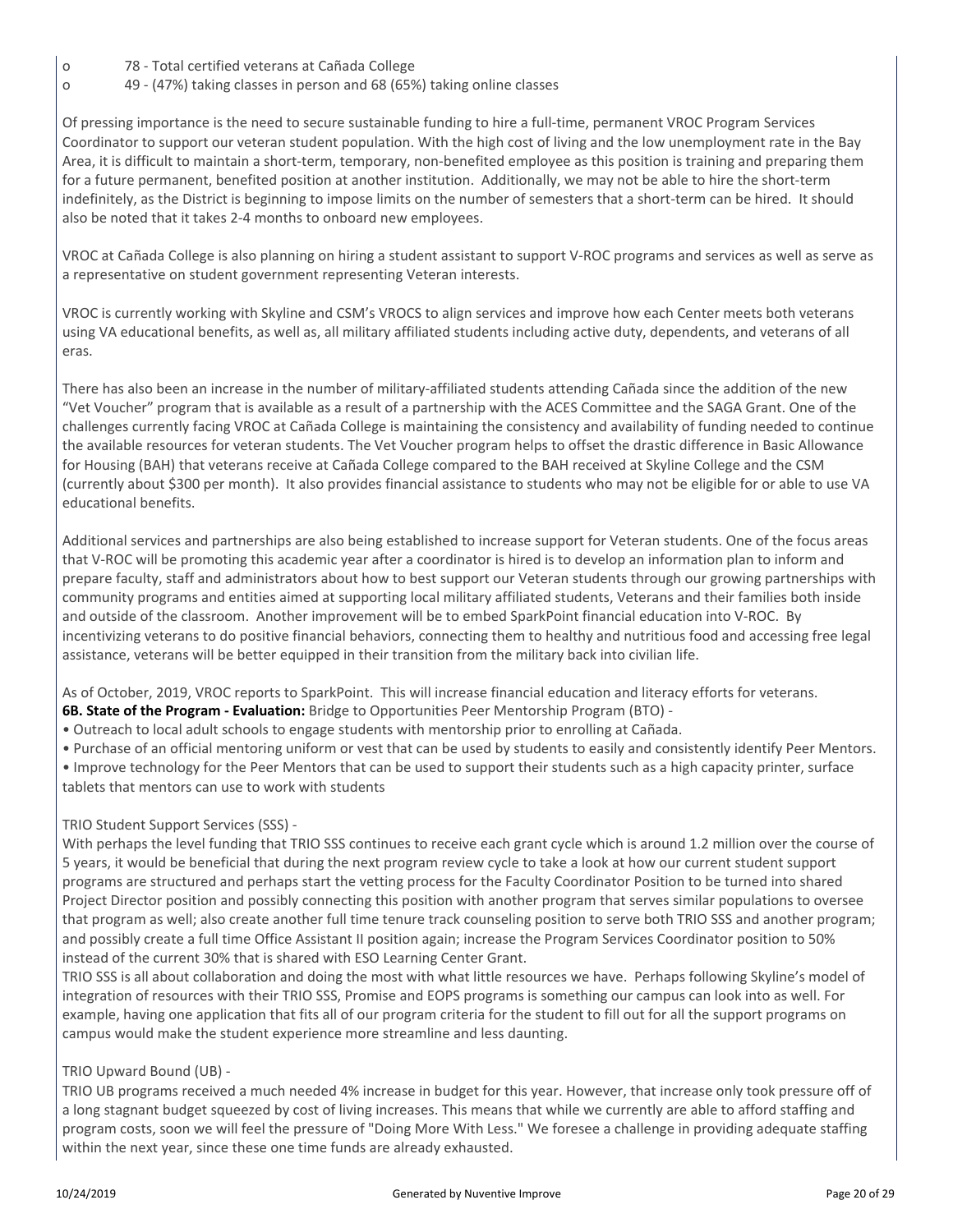Recently the program underwent internal audits via a district contractor. While we appear to have passed through these audits with few challenges, we noticed a large gap in our internal processes. Due to more students needing support and one on one meetings, clerical work and documentation has been pushed back until "we have more free time." Unfortunately, we are not getting this time and we foresee issues with compliance if this is not rectified soon.

#### Veterans' Resource and Opportunity Center (V-ROC) -

Overall, V-ROC continues to be a meaningful resource for military affiliated students and their dependents. The fact that the center remains a first-point-of-contact for most of the military affiliated and veteran students attending Canada College is an accomplishment. As we look to evaluate ways that V-ROC can have greater impact and further reach to attract even more veterans, consistent staffing continues to be one of the most needed resources. Veterans and military affiliated students, in particular, have unique needs and having a "go to" person located within the center to welcome them who is a veteran and understands the challenges faced by veterans is vital. Hiring a coordinator who is knowledgeable about veteran needs and resources and who is able to direct veterans to the appropriate academic, mental health and veteran services is also challenging when funding only allows the program to hire short-term, non-benefited employees who may only work for several months and then find other, higher paying jobs. A related outcome of this turnover is the amount of time lost in re-training new staff each time there is a transition.

Building on our existing relationships is also something that is needed to find ways to improve our services that are available to military affiliated and veteran families. Inviting outside agencies and service delivery entities who specialize in veteran support and information can add to the availability of personal and academic support in V-ROC while also providing opportunities to educate the campus community to train and learn ways to better serve veteran students.

Through our partnership with the SAGA Foundation, V-ROC looks to expand community partnerships and add resources intentionally designed to serve our veteran students and their dependents.

**7A. Current SAOs & SLOs:** Bridge To Opportunities Peer Mentorship Program (BTO) -

BTO Service Area Outcomes:

1) Focus on data and the impact of peer mentoring on student success completion, transfer and retention.

2) Highlight the benefits of peer mentorship college wide.

#### TRIO Student Support Services (SSS) -

TRIO kept the SAOs from the 16-17 academic year and used them again to measure for the current year. No SLO's were used for the TRIO SSS program. These are the two statements we tried our best to measure:

• As a result of attending TRIO counseling appointments students will be able to use some resources to help them decide on a major.

• TRIO provides comprehensive services that has helped me gain successful tools and tips.

#### TRIO Upward Bound (UB)

UB's SAOs and SLOs are linked, where you can see how the SLO directly related to the SAO Goal [G1, G2, G3, or G4]. SAOs/Goals:

G1 - To prepare students to be competitive candidates for post-secondary education through course selection, GPA, test scores, and social factors which include community involvement, leadership development, and diversity of thought/values.

G2 - To educate students on anticipated support needs when transitioning to post-secondary institutions and developing skills necessary to succeed in higher education (e.g. time-management, goal-setting, and study skills).

G3 - To develop student's educational goals and awareness of post-secondary institutions, majors/minors, degree types, and career options.

G4 - To develop community youth leaders that participate in service activities and understand the impact of diversity on a school campus and community.

SLOs:

• Students will be able to identify high school course requirements needed to be eligible for admission to a public California Postsecondary Educational Institution. [G1,G3]

• Students will be able to identify co-curricular factors colleges consider for admissions and enrollment (including: leadership experiences and social factors). [G1, G3, G4]

- Students will be able to identify personal strengths and areas for improvement in relation to their study skills. [G2]
- Students will be able to set academic goals and identify action plans to hold themselves accountable. [G2]
- Students will be able to identify and articulate the different post-secondary systems. [G3]
- Students will articulate an educational plan for their intended career path. [G2]
- Students will be able to articulate issue awareness and the significance of participating in service activities [G1, G4]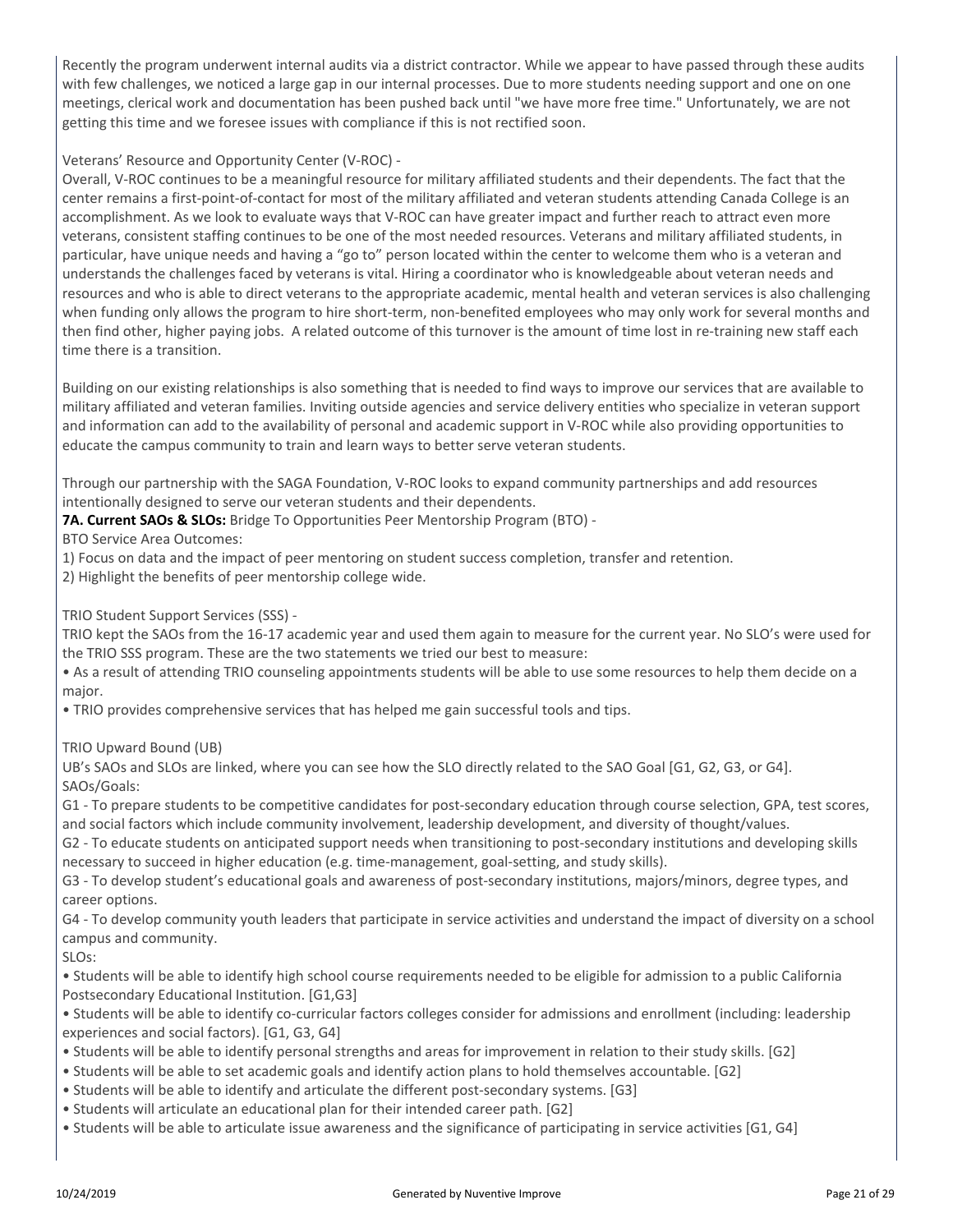#### Veterans' Resource and Opportunity Center (V-ROC) -

SAO#1: Connect incoming, continuing and transferring veterans to all possible programs and services as possible. There is every effort to connect incoming, continuing, and transferring veterans to all possible programs and services as applicable. The integration of VROC with other programs helps achieve this. More student veterans have been using services such as tutoring, mentorship, DRC, study sessions, library, etc. The learning outcomes are very positive. The goal is to encourage student veterans and military affiliated members of the VROC community to be dedicated and motivated to be academically successful and well connected.

#### SAO#2: Connect veterans to academic counseling

Veterans access academic counseling, VA certification of educational benefits, Vet Vouchers (a voucher program for books, supplies, and food), and workshops on veteran services.

#### SAO#3: Connect veterans to Vet Vouchers

The main SAO to be measured will be the Vet Voucher Program. The Student Learning Outcome is related to the VROC Vet Voucher Program funded through ACES and SAGA Foundation and the level of satisfaction of services.

The coming year the SAO's will be to create a greater sense of community and inclusiveness while also working to increase the number of veterans and military affiliated students that are served, receiving services and claim Canada College as their "home" campus.

#### **7B. SAO Assessment Plan:** Bridge To Opportunities Peer Mentorship Program (BTO) -

BTO collected and categorized data from past and current Peer Mentor case management notes to assess whether the grant and program goals of retention and persistence had been met. This data was then submitted to the PRIE office for analysis. BTO also conducted a survey of 2018-2019 Mentees to assess the impact working with a Peer Mentor has had on their campus engagement and academic progress, among other measurements. 20 of 56 BTO Mentees completed the survey. As the college moves closer to a more streamlined, cohesive experience for students, peer mentorship is at the forefront of the plans, to be included as part of the First Year Experience program and Guided Pathways initiative. BTO will present at October 2019 Flex Day to educate the campus about the impact of peer mentoring on campus, including information from the other peer mentorship programs. More presentations will follow at the campus's Councils and Senates.

#### TRIO Student Support Services (SSS) -

The following statements were created to measure TRIO students' responses regarding the counseling services they received. From mid-September to the first week in October, we sent an email asking students for their feedback answering a 7 question survey. As an incentive, TRIO had opportunity drawing for who students filled out this survey to win a \$15 Target gift card, thanks to the donation of the Sienna Community Center. Their information remained confidential as we did not ask for their names or G#'s. This formstack survey used a likert scale and write in responses were recorded.

Here are the survey statements we had students respond to:

1. TRIO provides the help I need to accomplish my educational goals. 94% of students felt that TRIO helps them accomplish their educational goals.

2. After attending TRIO counseling appointments, the counselor(s) helped me understand the requirements for graduation. 87% of students felt that TRIO counselors helped them understand graduation requirements. Perhaps more questions on the next program review could ask more details such as how many other counselors do they see, how many times do they see a counselor in a semester and questions about their SEP. It would be interesting to measure the number of times a students see a counselor and their understanding of graduation/transfer requirements.

After attending TRIO counseling appointments, the counselor(s) helped me understand the requirements for graduation. 3. After attending TRIO counseling appointments, the counselor helped me understand the process for transfer to a 4 year university. About 60% of students felt that TRIO counselors helped them to understand the process for transferring to a four year university. Perhaps more probing questions could have been asked of the student to find out how often they have met with TRIO counselors and how well do they understand their SEP, etc.

4. Whenever I have a quick question and inquire in the TRIO office area, the staff has been helpful at helping me find the answer. 94% of students felt that the staff are helpful at finding answers to their questions.

5. The TRIO program encourages and promotes students to attend other events and/or workshops on campus that relates to graduation, transfer, social justice issues, financial literacy such as scholarships, financial aid, loans, etc. 93% of TRIO students felt encouraged to attend other campus events related to graduation, social justice, and financial literacy which indicates TRIO is doing a good job at promoting other events and collaboration with other programs.

6. TRIO progress reports are a useful tool in letting me know how I am doing in my classes. 63% of students felt that progress reports were a useful tool in their academic progress.

7. Being a part of TRIO has helped me feel more connected to the campus. With this statement, it was a total of 14 students who agreed and strongly agreed that TRIO has helped them feel more connected to the campus. Only 1 student felt undecided about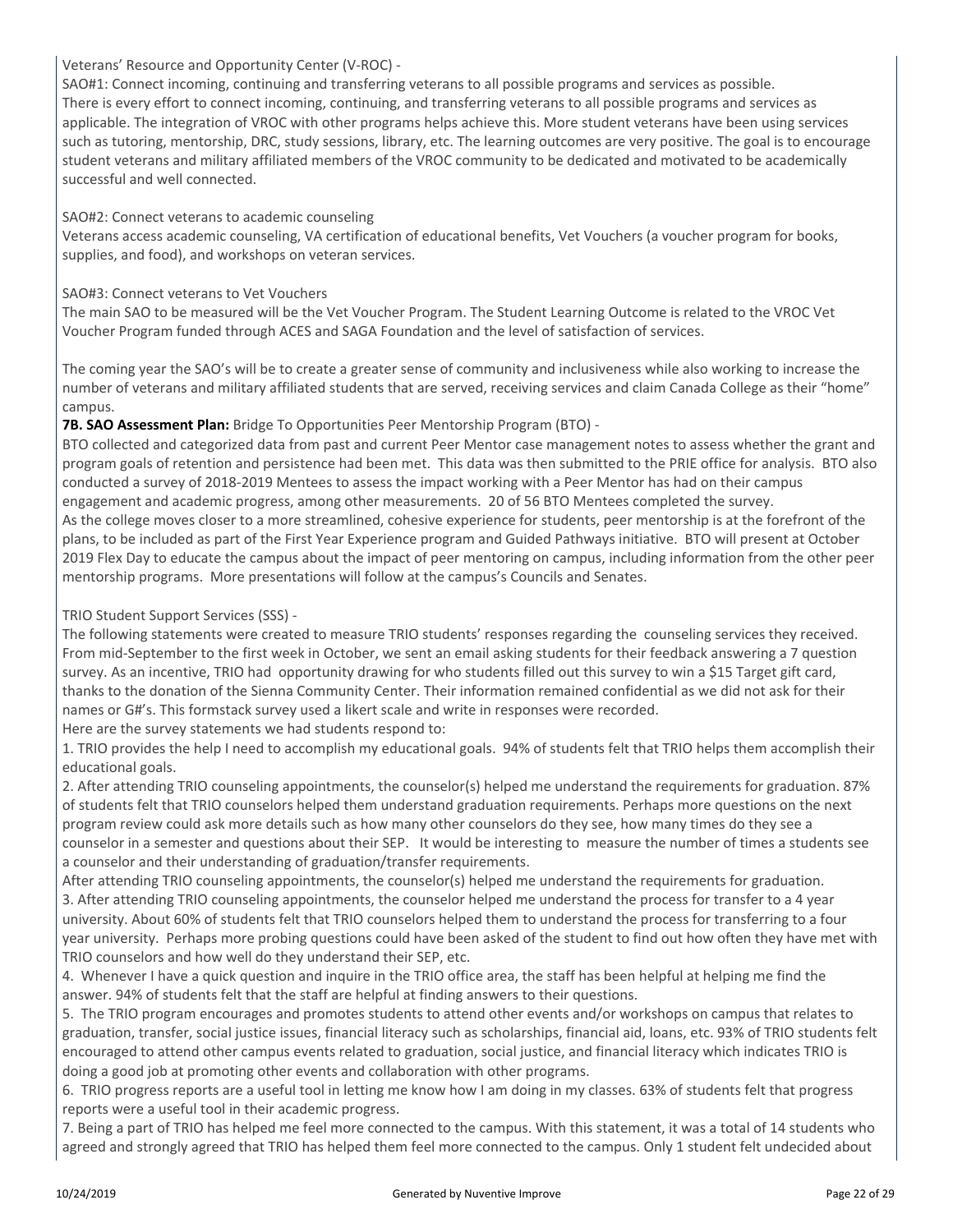this student.

TRIO Upward Bound (UB) -

In reviewing SAOs we identified objective and subjective forms of evaluation. Surveys, attendance, and test results were primarily used and indicated objective evaluations. However, students also conducted self evaluations, participation, and sharing in leadership activities, which were part of the subjective evaluation process.

Veterans' Resource and Opportunity Center (V-ROC) -

The most efficient way for us to assess how our programs and services are impacting the military affiliated and veteran students is to survey them about their needs and experiences.

SAO#1: Connect veterans to student services Assessment: PSC will connect veterans to college and VA benefits

SAO#2: Connect veterans to academic counseling

Assessment: Veterans Counselor will meet with veterans and ensure that veterans have updated SEPs.

SAO#3: Connect veterans to Vet Vouchers

Assessment: Track the number of veterans accessing Vet Vouchers.

**7C. SAO Assessment Results & Impact:** Bridge To Opportunities Peer Mentorship Program (BTO) -

As of now, we are still awaiting the results of persistence and retention rates over the course of the program from the PRIE office. The Mentee impact survey contained 28 statements with a 5-point likert scale of True, Somewhat True, Don't Know, False, and Change Needed. The table below shows 11 statements, the number of True or Somewhat True answers out of 20 respondents, and the percentage:

- I feel that there are more people at Cañada who care about me: 80%
- I feel that there are more people who will help me: 85%
- I am aware of resources available to provide support: 90%
- I am aware of the financial support resources available to me, and I utilize them: 85%
- I believe I will reach my educational goal: 90%
- I am involved in more student support programs or activities: 70%
- I have a better attitude toward school: 85%
- I have better grades and test scores: 75%
- I come to school better prepared: 80%
- I have better study habits: 75%
- I think it's important to be more involved on campus: 85%

#### TRIO Student Support Services (SSS) -

15 students submitted surveys. While this is a smaller number than previous years, we now have this survey on formstack as opposed to novi survey which is more difficult and cumbersome to use. Next program review will also focus more on student educational plans (SEPs) either looking at how many update their SEPs and or understand their SEPs. More questions on the number of student counseling appointments one has attended will be included on the next survey as well as trying to creating probing questions to pinpoint where students are confused on their graduation and transfer requirements.

Some improvements we have made are: (1) creating a Canvas profile for students to contact us and also for us to use this as one method of communication (2) improvements on our TRIO website to access our application and soon to access all our upcoming events and hours of availability. We now provide progress reports online and also have hard copies available. TRIO now uses google docs and TRIO counseling worksheets to teach students about SEPs, Degreeworks, assist.org etc.

#### TRIO Upward Bound (UB) -

Students performed well overall in assessment areas, noting that they felt prepared for higher education. However, students are not perceiving themselves as change makers or leaders. This is an area for us to develop further.

The skills necessary to help transition students from secondary to post secondary school are being provided in Saturday College workshops. These are well attended and students report their understanding and use of these skills are increasing.

We work in partnership with Jobs for Youth to provide skills training and development for youth careers. Students report enjoying these workshops and feeling more confident in their skills especially when applying for internships.

After reinstating the Scholars Advisory Team, our students indicate a greater satisfaction with changes made in the program. They feel their voices are heard and encouraged by their peers.

Veterans' Resource and Opportunity Center (V-ROC) -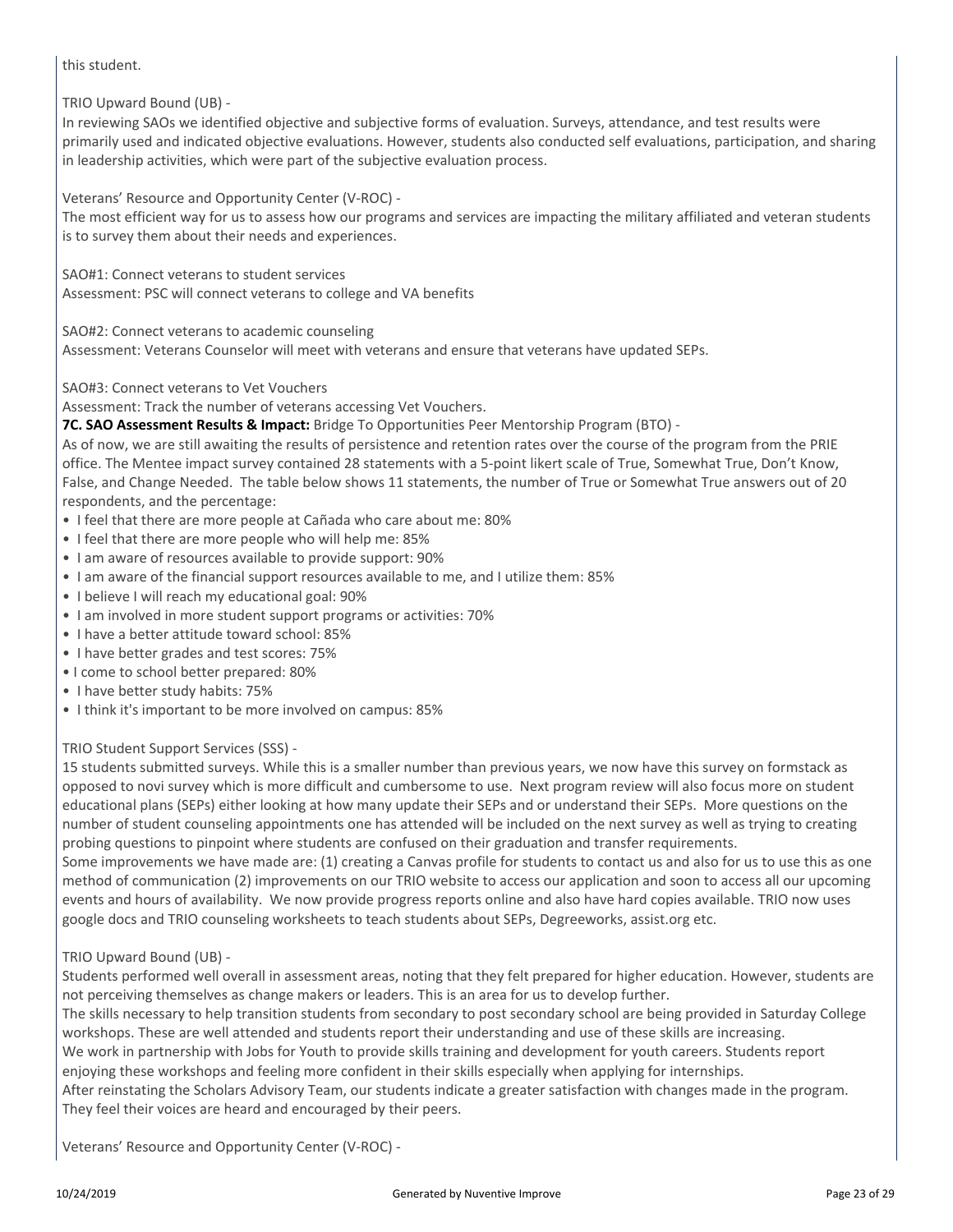Due to inconsistent staffing levels over the past terms, the SAO's stated above were not measured

The data we have showed the following:

Fall 2019 Veteran Service and Military Affiliated:

1. 105 Total military affiliated and veteran students receiving services (this includes both students that claim Canada College (17)

as their home campus and those that claim Skyline of CSM).

2. 9 students are receiving the BOGG fee waiver

3. 41 (39%) receiving Veteran benefits

4. 49 (47%) taking classes in person and 68 (65%) taking online classes

**7D. SLO Assessment Plan:** Bridge To Opportunities Peer Mentorship Program (BTO) - N/A

TRIO Student Support Services (SSS) - N/A

TRIO Upward Bound (UB) -

Students engaged in most of the SLOs during class and workshops. The primary method of measuring them has been survey and testing. Students are asked to do self checks for understanding, in which they indicate a better understanding of these SLOs. For areas not easily measured in surveys, students are asked to complete self evaluations and work with staff on these evaluations, called Self Awareness inventories. Here students can better explore their ideas and goals. Student Education Plans are used as a teaching and self evaluation tool. They help students plan and identify gaps in their understanding.

Veterans' Resource and Opportunity Center (V-ROC) -N/A **7E. SLO Assessment Results & Impact:** Bridge To Opportunities Peer Mentorship Program (BTO) - N/A

TRIO Student Support Services (SSS) - N/A

TRIO Upward Bound (UB) -

Students were able to identify high school course requirements needed to be eligible for admissions as well as identifying different educational systems. This was identified through test results and presentations in College Preparatory courses in the summer.

Survey results showed students could identify co-curricular factors colleges consider for admissions, but had challenges in seeing their own leadership skills. It was challenging to know if this was due to their modesty or their lack of understanding of these factors.

Students were able to identify personal strengths, set academic goals, and identify educational plans. These were identified in biannual self evaluations and staff check-in with students.

Veterans' Resource and Opportunity Center (V-ROC) - N/A

#### **Looking Ahead**

**7F. SAOs & SLOs for the Next Review Cycle:** Bridge To Opportunities Peer Mentorship Program (BTO) -

The Program Services Coordinator will also work on a peer mentorship program operations manual to support the campus's inclusion of peer mentoring in the future.

TRIO Student Support Services (SSS) -

Service Area Outcomes:

• As a result of attending TRIO counseling appointments students will be able to use some resources to help them decide on a major.

- TRIO provides comprehensive services that has helped me gain successful tools and tips.
- I understand why it is important to update my SEP with my counselor.
- TRIO will increase the number of updated SEPs.

TRIO Upward Bound (UB) -

SAOs/Goals:

- G1 To prepare students to be competitive candidates for post-secondary education.
- G2 To develop students' skills necessary to succeed in higher education (e.g. time-management, goal-setting, and study skills).
- G3 To identify and explore students' educational and career options.

G4 - To develop community youth leaders that participate in service activities and understand their impact on a school campus and community.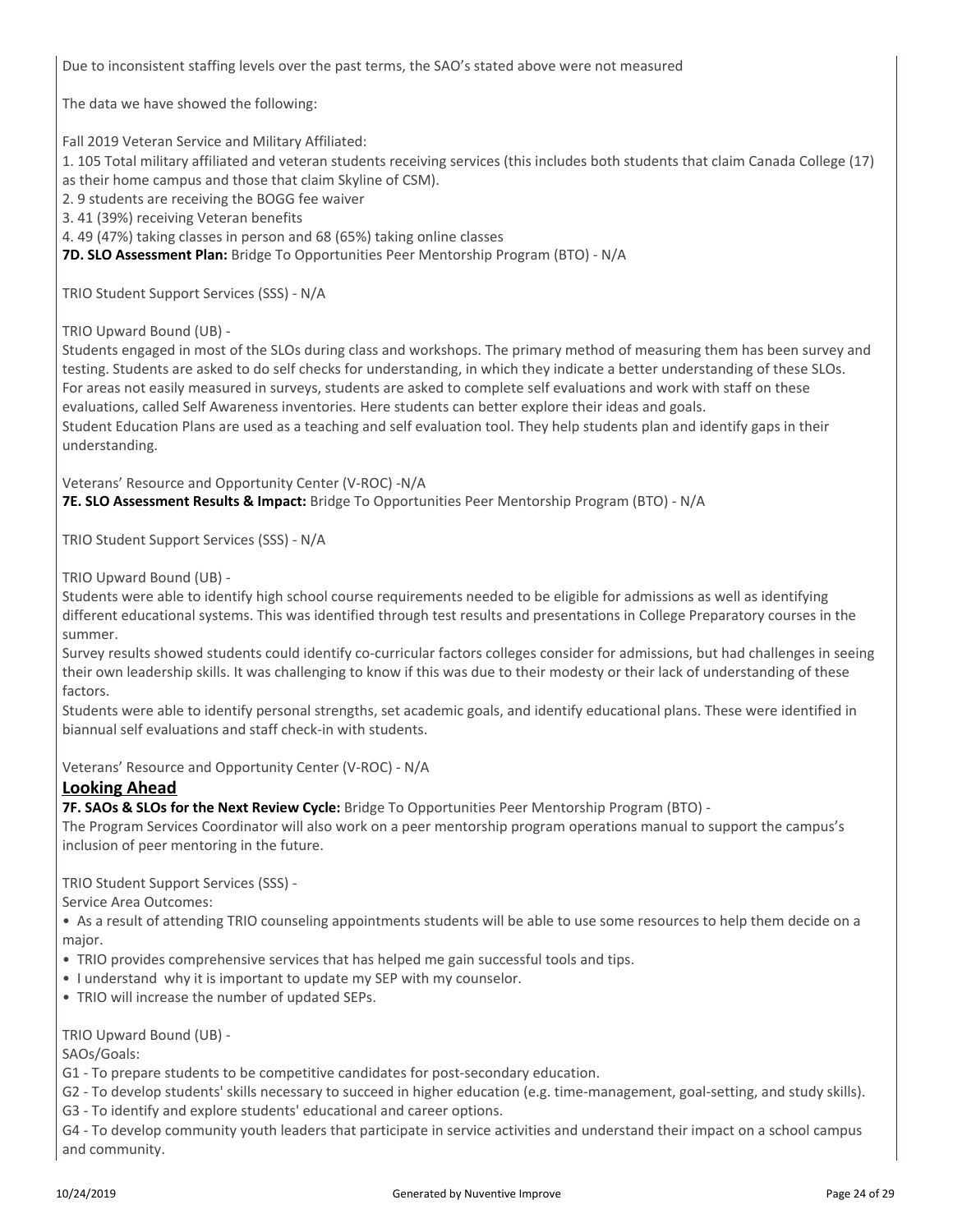PLOs:

• Students will be able to identify high school course requirements needed to be eligible for admission to a public California Postsecondary Educational Institution. [G1,G3]

• Students will be able identify what colleges consider for admissions and enrollment (including: leadership experiences and social factors). [G1, G3, G4]

- Students will be able to set academic goals and identify action plans to hold themselves accountable. [G2]
- Students will articulate an educational plan for their intended career path. [G2]
- Students will be able to articulate the awareness and the significance of participating in service activities [G1, G4]

Veterans' Resource and Opportunity Center (V-ROC) -

V-ROC will continue to improve upon its new Vet Voucher program and continue to assess the impact of the book, transportation, and food vouchers. This will also include improving outreach, intake, and data collection processes for the program. Continued collaboration with Student Equity, other campus partners, and community partners will be necessary for improvement of services.

V-ROC will also be working to establish SLO's that can be accomplished through the available programs and services that V-ROC is able to provide to our military affiliated and veteran students. This will ensure that the services that are offered are focused and can be evaluated and reviewed for effectiveness and impact on the academic and personal success of student participants. **9. Program Improvement Initiatives:** Bridge To Opportunities Peer Mentorship Program (BTO) -

Creation of a peer mentorship program best practices manual.

TRIO Student Support Services (SSS) & TRIO Upward Bound (UB) - Due to the changes in the federal government and the department of education, our directors of TRIO need the most up to date information on policy changes in higher education. We are requesting additional professional development funds.

Veterans' Resource and Opportunity Center (V-ROC) - Continuous improvement of services and support through V-ROC is ongoing. **Program Review Narrative Status:** Complete **Related Documents & Links:** [Classified Hiring Justification - VROC.docx](https://sanmateo.tracdat.com:443/tracdat/viewDocument?y=ZTqr2RLPzCTi)

## **Objective: TRIO Professional Development**

Due to the changes in the federal government and the department of education, our directors of TRIO need the most up to date information on policy changes in higher education. We are requesting additional professional development funds of \$3,000 for TRIO SSS and \$3,000 for TRIO Upward Bound to attend the upcoming Council for Opportunity in Education Annual Conference and Department of Education Grant Writing workshops.

**Objective Year:** 2020-2021 **Estimated Start Date:** 09/01/2020 **Estimated Completion Date:** 12/18/2020 **Objective Status:** 2 - Continuing (PR)

**Please select the college goals with which this objective aligns.:** Student Completion/Success - Provide educational and student services programs that highlight inclusivity diversity and equity in their mission to help students meet their unique educational goals and minimize logistical and financial barriers to success.

**Please select the district goals with which this objective aligns.:** District Goal #1 - Develop and Strengthen Educational Offerings Interventions and Support Programs that Increase Student Access & Success

### *Resource Requests*

**Additionally, due to changes in recent staff structuring within each department, we would like to request \$3000 for TRIO SSS and \$3000 for TRIO Upward Bound full time staff to attend TRIO Trainings Program provided by the Office of Postsecondary**

**Education. -** We estimated the costs at these prices based on the last time we traveled to the COE conference in 2017 for 3 staff which was around \$3000 per person for a 3 day conference. We are asking the institution to cover these costs because our existing budgets cannot be used for these kinds of training. It's chance for TRIO professionals to connect, network gain best practices and learn new methodology to keep current on changes in the grant writing and annual performance report processes.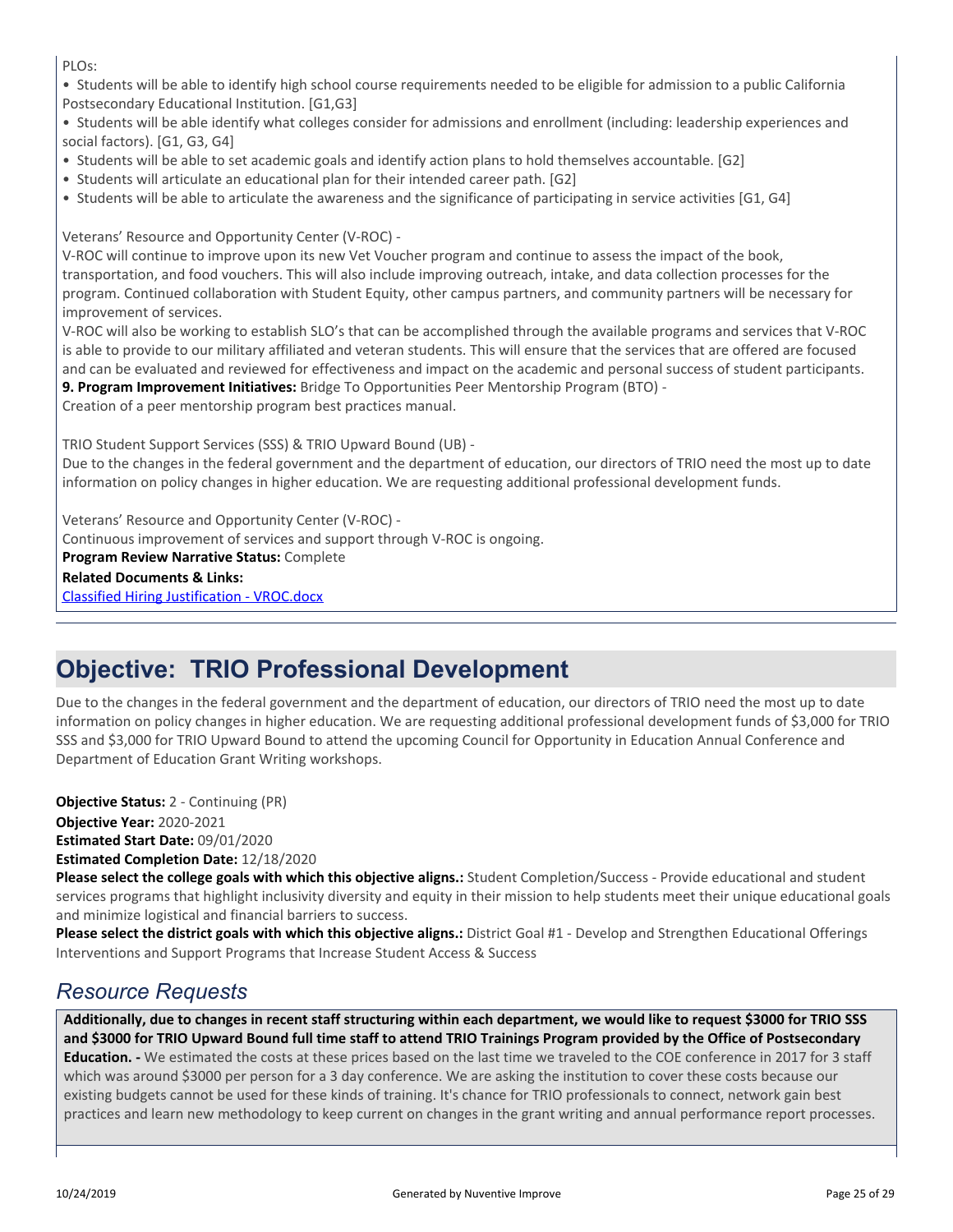**Status: Continued Request - Active Type of Resource:** Professional Development **Cost:** 6000 **One-Time or Recurring Cost?:** One-Time Cost **Division/Department Priority:** High Priority

## **Objective: Peer Mentorship Program Best Practices Manual**

With BTO in it's final grant-funded year, the college is looking into adopting peer mentorship to support students as it implements the new state initiatives, AB 705 and Guided Pathways. Two other peer mentorship programs have been created since BTO started: STEM Peer Mentorship Program and ESO Adelante; both are funded by one-time federal grants, with the STEM program ending in 2020 and the ESO Adelante program ending in 2021. Because BTO is the flagship program that informed the operations and practices of both of the other peer mentorship programs, BTO staff will focus on writing an operational best practices manual to inform future efforts in peer mentorship on the campus.

**Objective Status:** 1 - New (PR)

**Objective Year:** 2019-2020 **Estimated Start Date:** 11/01/2019 **Estimated Completion Date:** 09/30/2020

**Please select the college goals with which this objective aligns.:** Student Completion/Success - Provide educational and student services programs that highlight inclusivity diversity and equity in their mission to help students meet their unique educational goals and minimize logistical and financial barriers to success.

**Please select the district goals with which this objective aligns.:** District Goal #1 - Develop and Strengthen Educational Offerings Interventions and Support Programs that Increase Student Access & Success

### *Resource Requests*

**Peer Mentorship Program Best Practices Manual**

**Status:** New Request - Active **Type of Resource:** Printing **Cost:** 500 **One-Time or Recurring Cost?:** One-Time Cost **Division/Department Priority:** High Priority

## **Objective: Permanent staffing and services**

Continuous improvement of services and support through V-ROC.

**Objective Status: 1 - New (PR)** 

**Objective Year:** 2019-2020

**Estimated Start Date:** 10/09/2019

**Estimated Completion Date:** 05/29/2020

**Please select the college goals with which this objective aligns.:** Student Completion/Success - Provide educational and student services programs that highlight inclusivity diversity and equity in their mission to help students meet their unique educational goals and minimize logistical and financial barriers to success.

**Please select the district goals with which this objective aligns.:** District Goal #1 - Develop and Strengthen Educational Offerings Interventions and Support Programs that Increase Student Access & Success

### *Action Plans*

**2019-2020 -** 1. Hire new V-ROC Permanent Program Services Coordinator. 2. Train new PSC in compliance and documentation.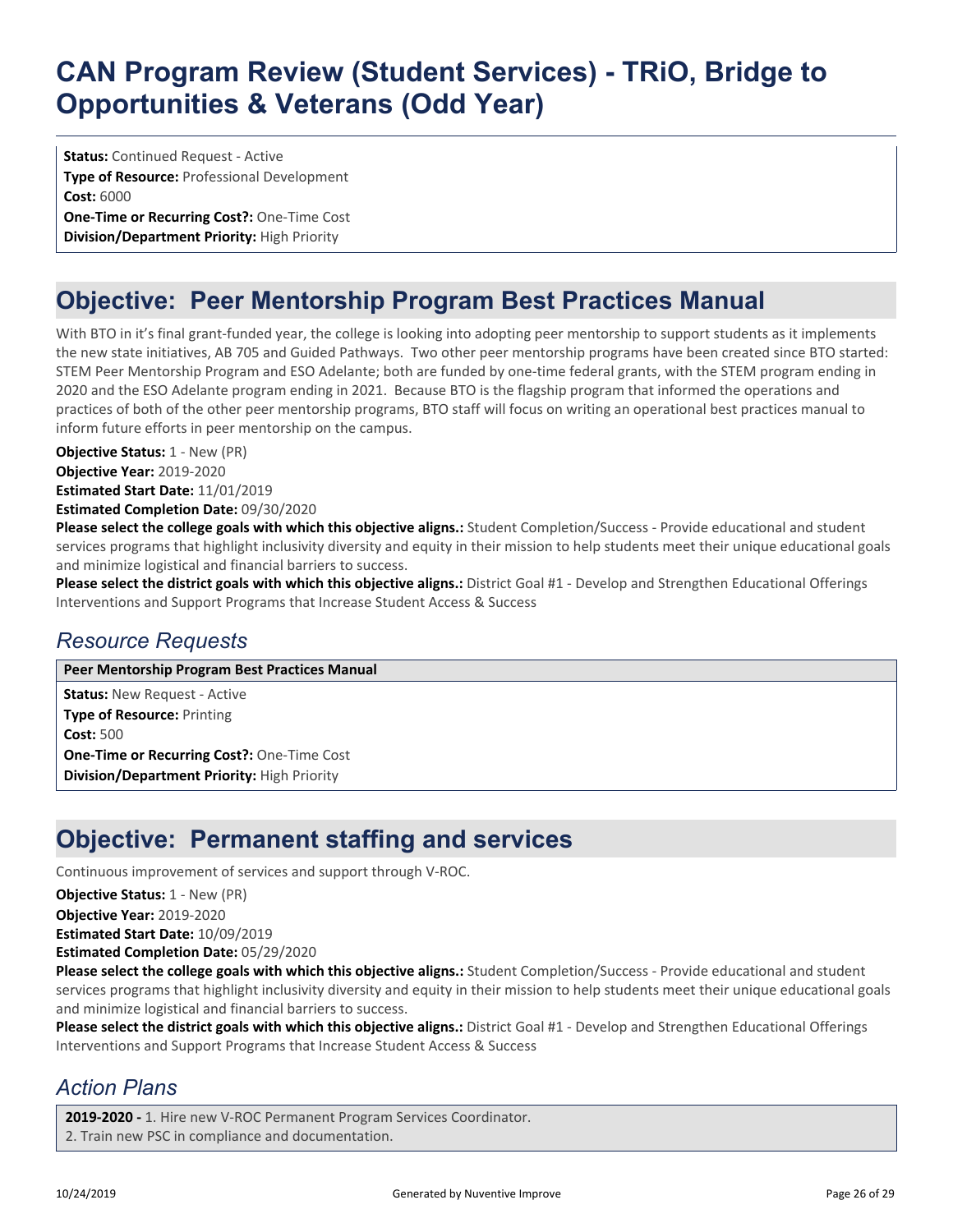3. Provide services to Veterans and dependents.

4. Review and evaluate program services to improve services. (Active)

**Who's Responsible for Completing this Action Plan?:** Adolfo Leiva **Estimated Completion Date:** Fall 2020

**Related Documents & Links:**

[Classified Hiring Justification - VROC.docx](https://sanmateo.tracdat.com:443/tracdat/viewDocument?y=ZTqr2RLPzCTi)

### *Resource Requests*

**1.0FTE Program Services Coordinator - VROC -** The VROC Program Services Coordinator (PSC) for the Veterans Opportunity and Resource Center (VROC) serves provides veterans and their dependents with the support needed for them to succeed at Cañada College. The PSC assists in the planning, coordination, and implementation of services, such as student recruitment, orientation, job skills assessments and job placement, special events, tours, individual and specialized programs and other support for current and potential program participants. The PSC also works with other educational institutions, community and business representatives, veterans' organizations, governmental agencies and the general public in order to exchange program information and services that directly impact students' academic success, along with mental health and well-being. PSC duties include:

- 1. Serving as the primary college liaison for veteran students
- 2. Assisting with certifying veteran students for GI Bill benefits
- 3. Referring and connects veterans to college, community and government resources
- 5. Connecting veterans to Vet Vouchers and other benefits including financial education
- 6. Tracking and reporting on veterans' academic success, retention and persistence

Our sister campuses have proven that by having full-time, permanent PSC for their respective VROCs, they have been able to establish a vibrant and extensive veteran presence at their colleges.

**Status:** New Request - Active **Type of Resource:** Non-Instructional Personnel **Cost:** 98589 **One-Time or Recurring Cost?:** Recurring Cost **Division/Department Priority:** High Priority

## **Objective: Secure funding for VROC Study Room Furniture**

VROC furniture is not currently functional. VROC plans on updating VROC furniture in the study room / office to better meet the growing needs of the Center. Furniture requested will include:

- 1. A desk to serve as the primary workstation for the PSC, Counseling station for the academic counselor, and hoteling station for visiting Veterans Administration/community partner
- 2. Two modular workstations for student study area
- 3. One partition to provide privacy for students at workstation

This funding will allow us to use expand Vet Vouchers for veterans at Cañada College.

**Objective Status:** 1 - New (PR)

**Objective Year:** 2019-2020

**Estimated Start Date:** 12/13/2019

**Estimated Completion Date:** 01/15/2020

**Please select the college goals with which this objective aligns.:** Student Completion/Success - Provide educational and student services programs that highlight inclusivity, diversity, and equity in their mission to help students meet their unique educational goals and minimize logistical and financial barriers to success., Community Connections - Build and strengthen collaborative relationships and partnerships that support the needs of, reflect, and enrich our diverse and vibrant local community. **Please select the district goals with which this objective aligns.:** District Goal #1 - Develop and Strengthen Educational Offerings,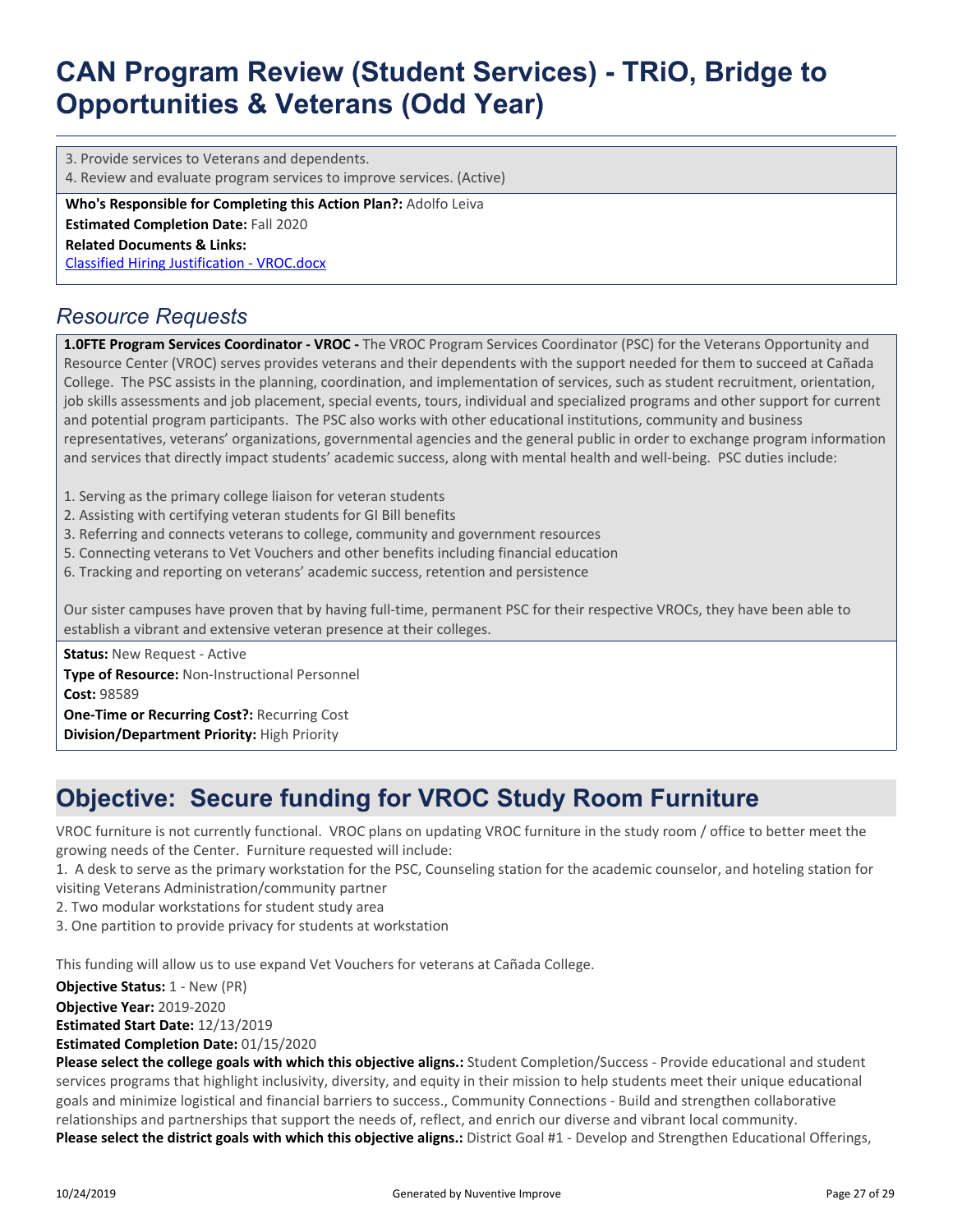Interventions, and Support Programs that Increase Student Access & Success, District Goal #2 - Establish And Expand Relationships With School Districts, 4-year College Partners, And Community-based Organizations To Increase Higher Education Attainment In San Mateo County, District Goal #3 - Increase Program Delivery Options, Including the Expanded Use of Instructional Technology, to Support Student Learning and Success

### *Action Plans*

**2019-2020 -** Obtain Quote for furniture for VROC office/study room (Active)

**Who's Responsible for Completing this Action Plan?:** Andy Cuevas **Estimated Completion Date:** 11/30/2019

**2019-2020 -** Analyze VROC flow and identify increased functionality for VROC service delivery (Active)

**Who's Responsible for Completing this Action Plan?:** Andy Cuevas **Estimated Completion Date:** 11/15/2019

### *Resource Requests*

**Furniture for VROC study room/office -** VROC space is not currently being utilized effectively. There is old (worn) mismatched furniture currently located in VROC that is too bulky and not meeting the growing needs of VROC. We plan on modernizing VROC by adding modular and multi-use furniture that will add computer laptop study spaces, small group study space and functional furniture for the VROC PSC, academic counselor and Veterans Administration / Community partners serving our veteran community. Furniture would be purchased from Office Depot

**Status:** New Request - Active **Type of Resource: Facilities Cost:** 1250 **One-Time or Recurring Cost?:** One-Time Cost **Division/Department Priority:** High Priority

## **Objective: Laptop for VROC PSC**

Purchase a work laptop for the VROC PSC

- The VROC PSC often attends on-campus and off-campus meetings and needs a work laptop to perform work duties

**Objective Status:** 1 - New (PR)

**Objective Year:** 2019-2020

**Estimated Start Date:** 12/02/2019

**Estimated Completion Date:** 12/13/2019

**Please select the college goals with which this objective aligns.:** Student Completion/Success - Provide educational and student services programs that highlight inclusivity, diversity, and equity in their mission to help students meet their unique educational goals and minimize logistical and financial barriers to success., Community Connections - Build and strengthen collaborative relationships and partnerships that support the needs of, reflect, and enrich our diverse and vibrant local community.

**Please select the district goals with which this objective aligns.:** District Goal #1 - Develop and Strengthen Educational Offerings, Interventions, and Support Programs that Increase Student Access & Success, District Goal #2 - Establish And Expand Relationships With School Districts, 4-year College Partners, And Community-based Organizations To Increase Higher Education Attainment In San Mateo County

### *Action Plans*

2019-2020 - Obtain Quote for VROC PSC Laptop from ITS (Active)

**Who's Responsible for Completing this Action Plan?:** Adolfo Leiva, Andy Cuevas **Estimated Completion Date:** 10/30/2019